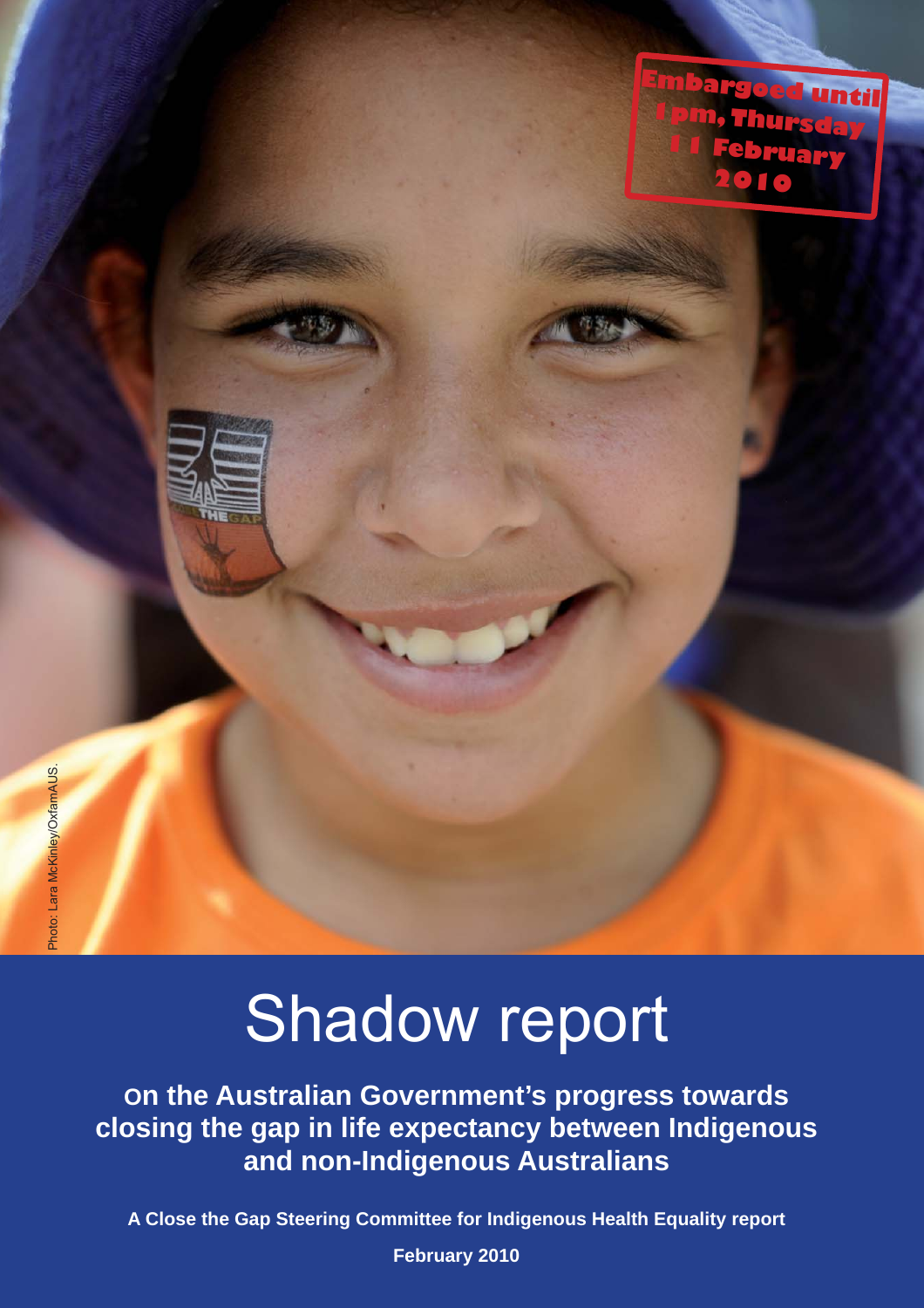#### Acknowledgments

This shadow report is a collaborative effort of the Close the Gap Steering Committee for Indigenous Health Equality. Special acknowledgement is owed to NSW Aboriginal Health and Medical Research Council, Aboriginal Medical Service Alliance Northern Territory, Drug Health Services Royal Prince Alfred Hospital, National Drug Research Institute, Sunrise Health Service, Healthabitat, Many Rivers Alliance, Medical Deans for Australia and New Zealand, Queensland Aboriginal and Islander Health Council, Queensland Alcohol and Drug Research and Education Centre, the Inala Indigenous Health Service, Victorian Aboriginal Community Controlled Health Organisation and the Victorian Aboriginal Health Service for their contributions to this research. Funding for, and project management of the report was provided by Oxfam Australia.

Lead author: Rachael Hinton, Research Advisor, Oxfam Australia

Editor/contributor: Andrew Meehan, Indigenous Rights Advocacy Coordinator, Oxfam Australia

Contributors: Chris Holland, Senior Policy Officer (Close the Gap Campaign Coordinator), Australian Human Rights Commission; Ian Ring, Professorial Fellow Centre for Health Service Development, University of Wollongong; May Miller-Dawkins, Research Manager, Oxfam Australia; Laurelle Keough, Media Liaison Coordinator, Oxfam Australia; and Gary Highland, Close the Gap Campaigns Coordinator, Oxfam Australia.

Photo editor: Lara McKinley

Designer and print coordinator: Kim Hayes

#### Published by Close the Gap Steering Committee for Indigenous Health Equality in February 2010.

This work is licensed under the Creative Commons Attribution – Noncommercial – Share Alike 2.5 Australia License. To view a copy of this license, visit: http://creativecommons.org/licenses/by-nc-sa/2.5/au or send a letter to Creative Commons, 171 Second Street, Suite 300, San Francisco, California, 94105, USA.

Copies of this report and more information are available to download at: www.hreoc.gov.au/social\_justice/health/ index.html and http://www.oxfam.org.au/closethegap

#### Who we are

Close the Gap is a coalition of Australia's leading Indigenous and non-Indigenous health and human rights organisations committed to working with Federal, State and Territory governments to close the life expectancy gap between the Aboriginal & Torres Strait Islander population and other Australians within a generation.

The Close the Gap Steering Committee is led by the Aboriginal and Torres Strait Islander Social Justice Commissioner and includes the National Aboriginal Community Controlled Health Organisation (NACCHO), the Australian Indigenous Doctors' Association (AIDA), the Australian Human Rights Commission, the Indigenous Dentists' Association of Australia, the Council of Aboriginal and Torres Strait Islander Nurses (CATSIN), Oxfam Australia, the Australian Medical Association (AMA), Australians for Native Title and Reconciliation (ANTaR), the Australian General Practice Network (AGPN), the Cooperative Research Centre for Aboriginal Health, the Fred Hollows Foundation, the National Heart Foundation, the Menzies School of Health Research, Indigenous Allied Health Australia, the Royal Australian College of General Practitioners and the Royal Australasian College of Physicians, the Australian Indigenous Psychologists' Association (AIPA) and Bullana – the Poche Centre for Indigenous Health.<sup>1</sup>

*Aboriginal and Torres Strait Islander people should be aware that this document may contain images or names of people who have since passed away.*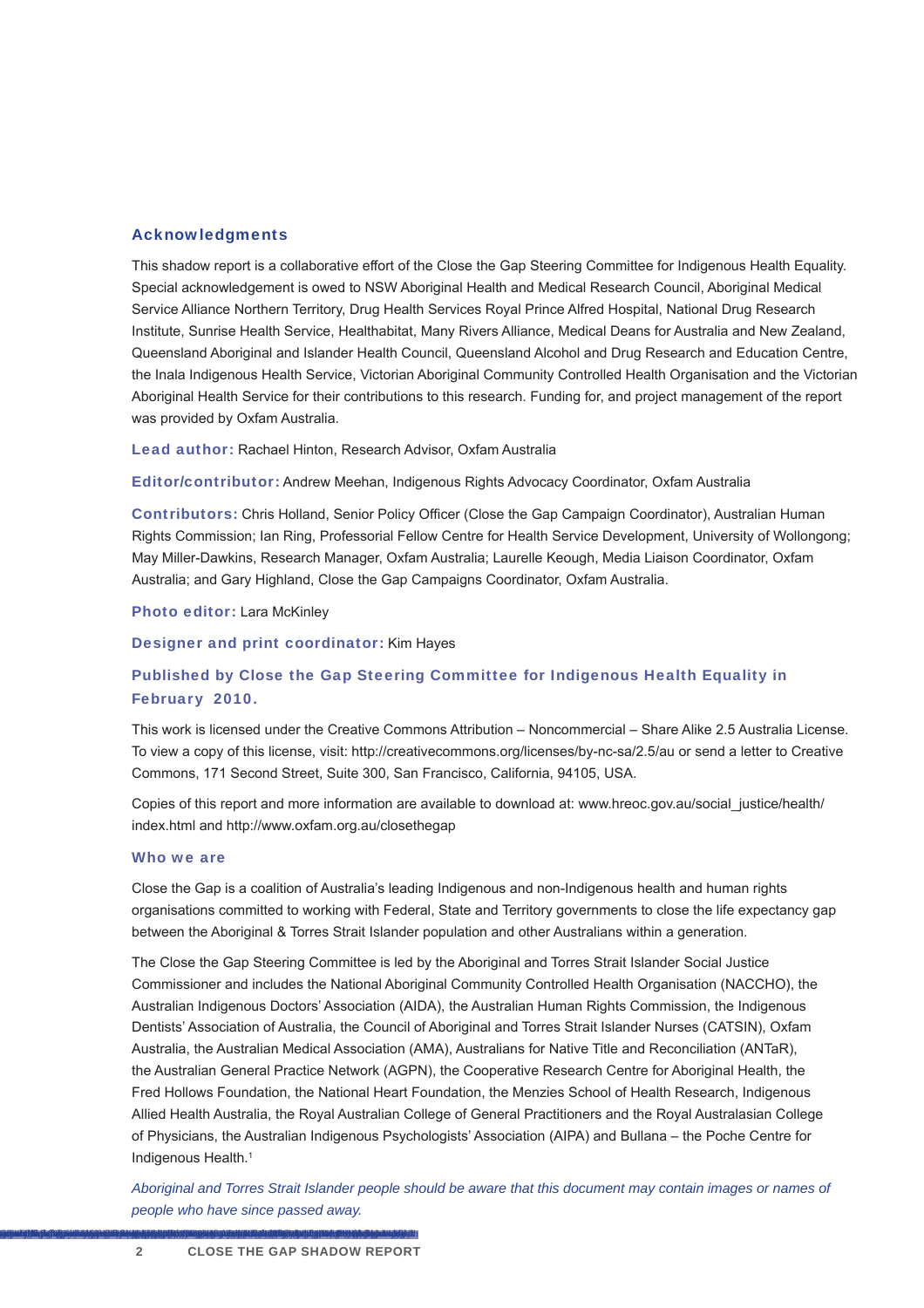# **Contents**

| Part I: The Australian Government's progress in meeting its commitments in the                         |  |
|--------------------------------------------------------------------------------------------------------|--|
| 1. A national plan for the achievement of health equality for Aboriginal and Torres Strait             |  |
|                                                                                                        |  |
|                                                                                                        |  |
| 3. A partnership between Australian governments and Aboriginal and Torres Strait Islander peoples      |  |
|                                                                                                        |  |
|                                                                                                        |  |
| 5. The use of targets in relation to health outcomes; monitoring and accountability for Aboriginal and |  |
|                                                                                                        |  |
|                                                                                                        |  |
|                                                                                                        |  |
| <b>Part II: Case studies</b>                                                                           |  |
|                                                                                                        |  |
|                                                                                                        |  |
|                                                                                                        |  |
|                                                                                                        |  |
|                                                                                                        |  |
| Australian Indigenous Doctors Association (AIDA) collaboration with Medical Deans                      |  |
|                                                                                                        |  |
|                                                                                                        |  |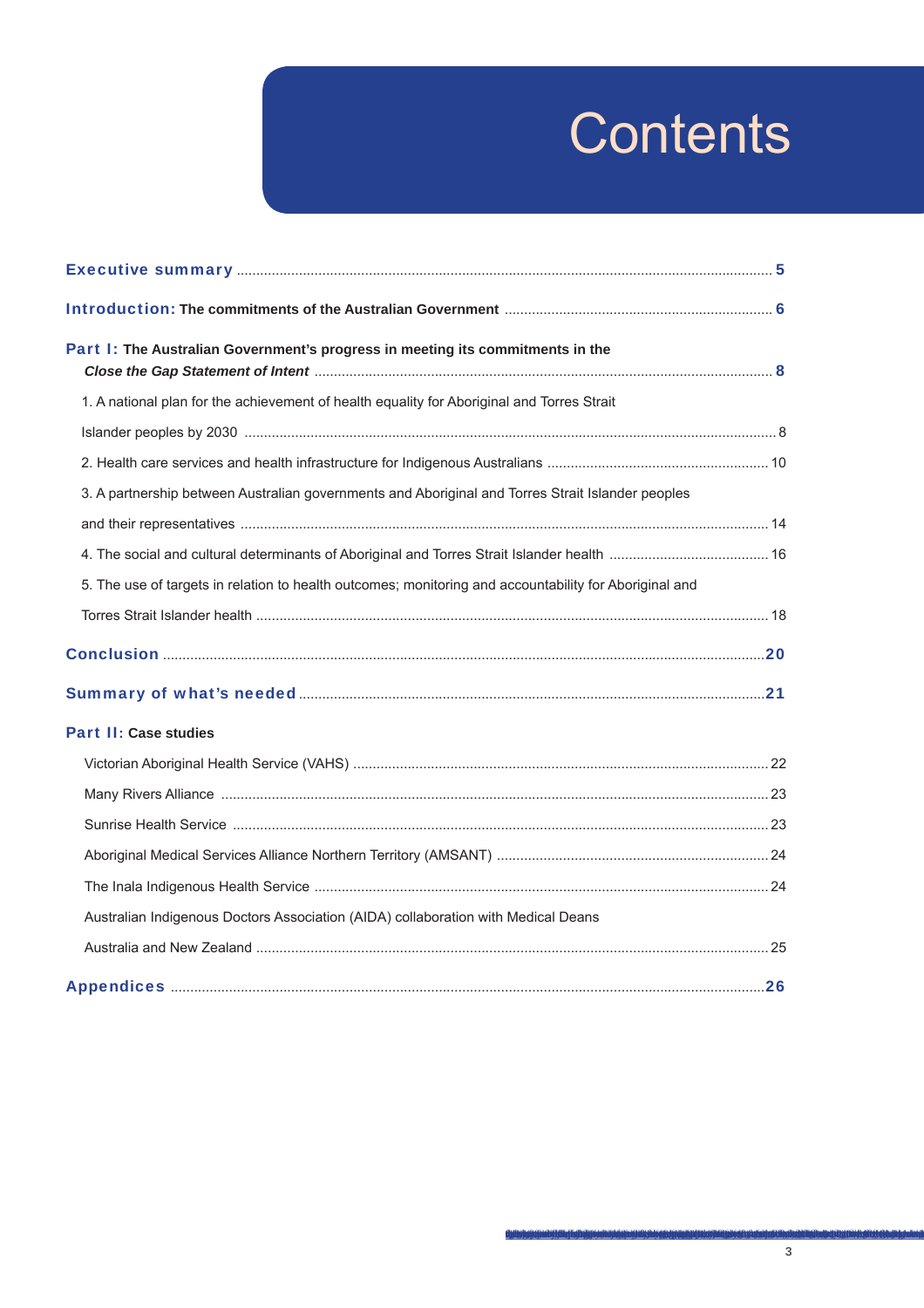# CLOSETHEGAP

### Indigenous Health Equality Summit

#### CANBERRA, MARCH 20, 2008

#### **PREAMBLE**

*Our challenge for the future is to embrace a new partnership between Indigenous and non-Indigenous Australians. The core of this partnership for the future is closing the gap between Indigenous and non-Indigenous Australians on life expectancy, educational achievement and employment opportunities. This new partnership on closing the gap will set concrete targets for the future: within a decade to halve the widening gap in literacy, numeracy and employment outcomes and opportunities for Indigenous children, within a* decade to halve the appalling gap in infant mortality rates between indigenous and non-indigenous children and, within a generation, to<br>close the equally appalling 17-year life gap between Indigenous and non-Indigenous whe

#### **Prime Minister Kevin Rudd, Apology to Australia's Indigenous Peoples, 13 February 2008**

This is a statement of intent – between the Government of Australia and the Aboriginal and Torres Strait Islander Peoples of Australia, supported by non-Indigenous Australians and Aboriginal and Torres Strait Islander and non-Indigenous health organizations – to work together to achieve equality in health status and life expectancy between Aboriginal and Torres Strait Islander peoples and non-Indigenous Australians by year 2030.

We share a determination to close the fundamental divide between the health outcomes and life expectancy of the Aboriginal and Torres Strait Islander peoples of Australia and non-Indigenous Australians.

We are committed to ensuring that Aboriginal and Torres Strait Islander peoples have equal life chances to all other Australians.

We are committed to working towards ensuring Aboriginal and Torres Strait Islander peoples have access to health services that are equal in standard to those enjoyed by other Australians and enjoy living conditions that support their social, emotional and cultural well-being.

We recognise that specific measures are needed to improve Aboriginal and Torres Strait Islander peoples' access to health services. Crucial to ensuring equal access to health services is ensuring that Aboriginal and Torres Strait Islander peoples are actively involved in the design, delivery and control of these services.

#### **ACCORDINGLY WE COMMIT:**

- To developing a comprehensive, long-term plan of action, that is targeted to need, evidence-based and capable of addressing the existing inequities in health services, in order to achieve equality of health status and life expectancy between Aboriginal and Torres Strait Islander peoples and non-indigenous Australians by 2030.
- To ensuring primary health care services and health infrastructure for Aboriginal and Torres Strait Islander peoples which are capable of bridging the gaps in health standards by 2018.
- To ensuring the full participation of Aboriginal and Torres Strait Islander peoples and their representative bodies in all aspects of addressing their health needs
- To working collectively to systematically address the social determinants that impact on achieving health equality for Aboriginal and Torres Strait Islander peoples.
- To building on the evidence base and supporting what works in Aboriginal and Torres Strait Islander health, and relevant international experience.
- To supporting and developing Aboriginal and Torres Strait Islander community controlled health services in urban, rural and remote areas in order to achieve lasting improvements in Aboriginal and Torres Strait Islander health and wellbeing.
- To achieving improved access to, and outcomes from, mainstream services for Aboriginal and Torres Strait Islander peoples.
- To respect and promote the rights of Aboriginal and Torres Strait Islander peoples, including by ensuring that health services are available, appropriate, accessible, affordable and good quality.
- To measure, monitor, and report on our joint efforts, in accordance with benchmarks and targets, to ensure that we are progressively realising our shared ambitions.

**WE ARE:** WE ARE:<br>SIGNATURES

Dally graed Congress of Aboriginal and Torres Strait Islander Nurses<br>
Indigenous Dentists Association of Australia<br>
Aboriginal

Representative of the Australian Government **National Aboriginal Community Controlled Health Organisation** 

Need Ш. Australian Indigenous Doctors Association

Indigenous Dentists Association of Australia **Aboriginal and Torres Strait Islander Social Justice Commissioner.** Human Rights and Equal Opportunity Commission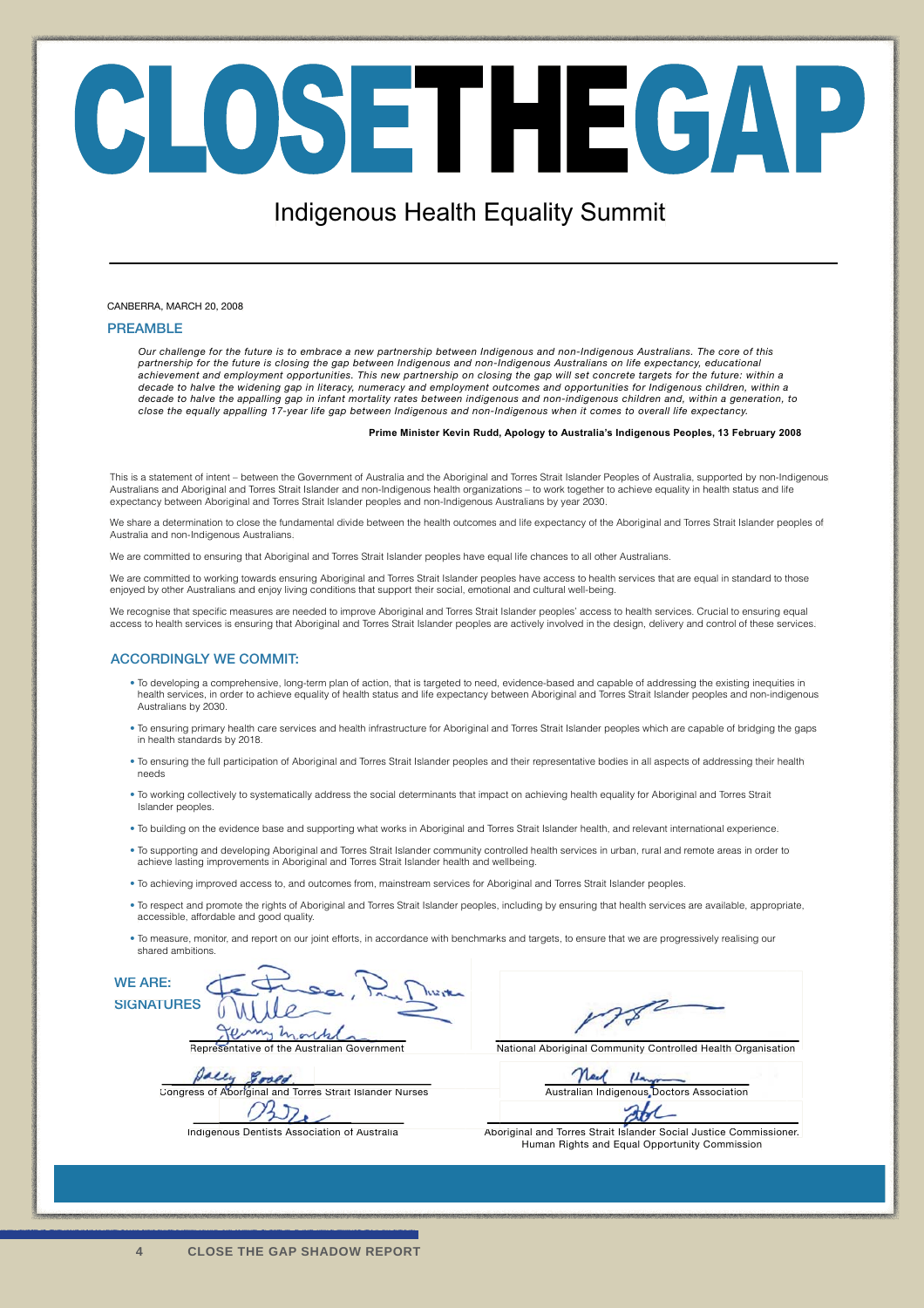# Executive summary

#### **Unprecedented public support to end the Aboriginal and Torrres Strait Islander health crisis led to the Australian Government committing to close the life expectancy gap between Indigenous and non-Indigenous Australians within a generation.**

The *Close the Gap Statement of Intent*, signed by the Prime Minister, Ministers for Health and Indigenous Affairs, the Opposition Leader, Aboriginal health leaders and others, includes a number of commitments to support the achievement of the 2030 (or generational) target.

This report, by the Close the Gap Steering Committee for Indigenous Health Equality, representing a coalition of more than 40 Aboriginal and Torres Strait Islander and other organisations, assesses the Government's progress towards health equality for Indigenous Australians against the commitments it made in the *Statement of Intent*. It provides a shadow report to the Prime Minister's annual report to Parliament on progress in 'closing the gap', reflecting the views of stakeholders from Aboriginal and non-Aboriginal health organisations.

Since the signing of the *Statement of Intent* in March 2008, the Government has made significant progress, such as:

- The Prime Minister reporting annually to Parliament on progress in 'closing the gap';
- The appointment of a National Indigenous Health Equality Council to advise it on its efforts to achieve Indigenous health equality;
- The Council of Australian Governments (COAG) developing a *National Indigenous Reform Agreement* and an *Integrated Strategy for Closing the Gap on Indigenous Disadvantage* backed up by \$5 billion in National Partnership Agreements;
- The appointment of a Minister for Indigenous Heath, Rural and Regional Health and Regional Services Delivery;
- Initiating an unprecedented number of reform processes in health policy (including Indigenous health policy), the most important of these being the National Health and Hospital Reform Commission report; and
- Establishing a national Indigenous representative body (National Congress of Australia's First Peoples).

However, key commitments from the *Statement of Intent* remain unmet and there is little indication from the Australian Government as to when they will be met. These include commitments:

- **To developing a comprehensive, long-term plan of action, that is targeted to need, evidence-based and capable of addressing the existing inequalities in health services, in order to achieve equality of health status and life expectancy between Aboriginal and Torres Strait Islander peoples and non-Indigenous Australians by 2030;**
- **To ensuring the full participation of Aboriginal and Torres Strait Islander peoples and their representative bodies in all aspects of addressing their health needs; and**
- **To supporting and developing Aboriginal and Torres Strait Islander community controlled health services in urban, rural and remote areas in order to achieve lasting improvements in Aboriginal and Torres Strait Islander health and wellbeing.**

This is important not simply because these are unmet commitments but because they are good policy. Without these elements the progress highlighted above could come to little and the ambitious 2030 (or generational) Indigenous life expectancy equality target be unmet. The case studies in this report demonstrate that planning, participation and effective Aboriginal community controlled health are possible. These examples highlight approaches Government can draw on to address its crucial commitments.

A national effort informed by the principles that underpin the *Statement of Intent* is critical to achieve Indigenous health equality by 2030. While acknowledging the progress that has been made, the Close the Gap Steering Committee urges the Australian Government to meet these commitments as a matter of priority.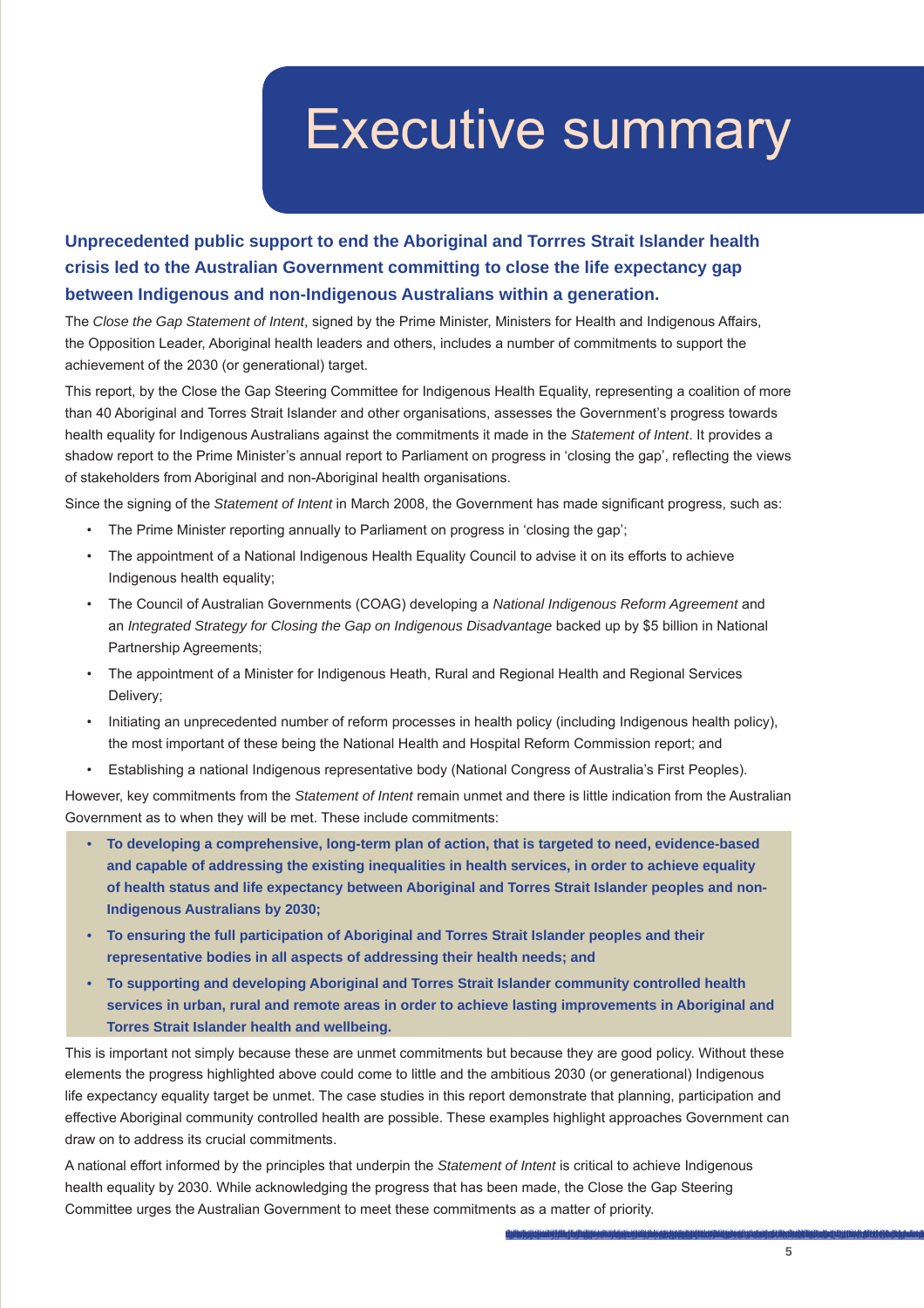## Introduction THE COMMITMENTS OF THE AUSTRALIAN GOVERNMENT



Photo: AAP Image/Alan Porritt.

#### **The Australian Government has made 'closing the gap' in Aboriginal and Torres Strait Islander disadvantage a defi ning feature of its approach to Indigenous affairs.**

The approach has been shaped by the recommendations for the achievement of health equality for Indigenous Australians within a generation set out in the Aboriginal and Torres Strait Islander Social Justice Commissioner, Tom Calma's landmark Social Justice Report 2005.<sup>2</sup> These recommendations underpin the Close the Gap Campaign for Indigenous Health Equality (Close the Gap Campaign) first convened by Commissioner Calma in March 2006.

A feature of the Campaign is a human rights based approach to achieving Aboriginal and Torres Strait Islander health equality within a generation. Ultimately, the purpose of such an approach is to ensure that Aboriginal and Torres Strait Islander peoples,

along with all other Australian citizens, are able to enjoy the highest attainable standard of health conducive to living a life in dignity.3

As key elements of a rights based approach, the Campaign includes fixing targets in the context of a comprehensive national plan for health equality and a partnership between Australian governments and Aboriginal and Torres Strait Islander peoples and their representatives to support the design and implementation of the plan. Crucial to this effort is support for Aboriginal Community Controlled Health Services – services established by Aboriginal people for Aboriginal people over 30 years ago. These elements together form part of an overall integrated approach to achieving health equality for Aboriginal and Torres Strait Islander people and cannot be selectively adopted.

With the election of the current Government many of the aims of the Close the Gap Campaign were adopted and the term 'closing the gap' entered the policy lexicon. But not just the name was adopted: commitments matched key aspects of the Close the Gap Campaign.

In December 2007, under Prime Minister Rudd's leadership, COAG set two ambitious targets for the health of Aboriginal and Torres Strait Islander peoples. To:

- close the life expectancy gap within a generation; and
- halve the gap in mortality rates for Indigenous Australian children under five within a decade.

Two education and two employment targets would follow.

In February 2008 in his National Apology to Australia's Indigenous Peoples, Prime Minister Rudd heralded a new partnership with Indigenous Australians stating that *'the core of this partnership for the future is the closing of the gap*  between Indigenous and non-Indigenous Australians on life expectancy, educational achievement and employment *opportunities'.4*

On 20 March 2008, the Prime Minister,<sup>5</sup> further demonstrated the alignment of his Government's approach with that of the Close the Gap Campaign when he signed the *Close the Gap Statement of Intent* (*Statement of Intent*).6 This is set out on page 4. The *Statement of Intent* commitments embody the approach of the Close the Gap Campaign: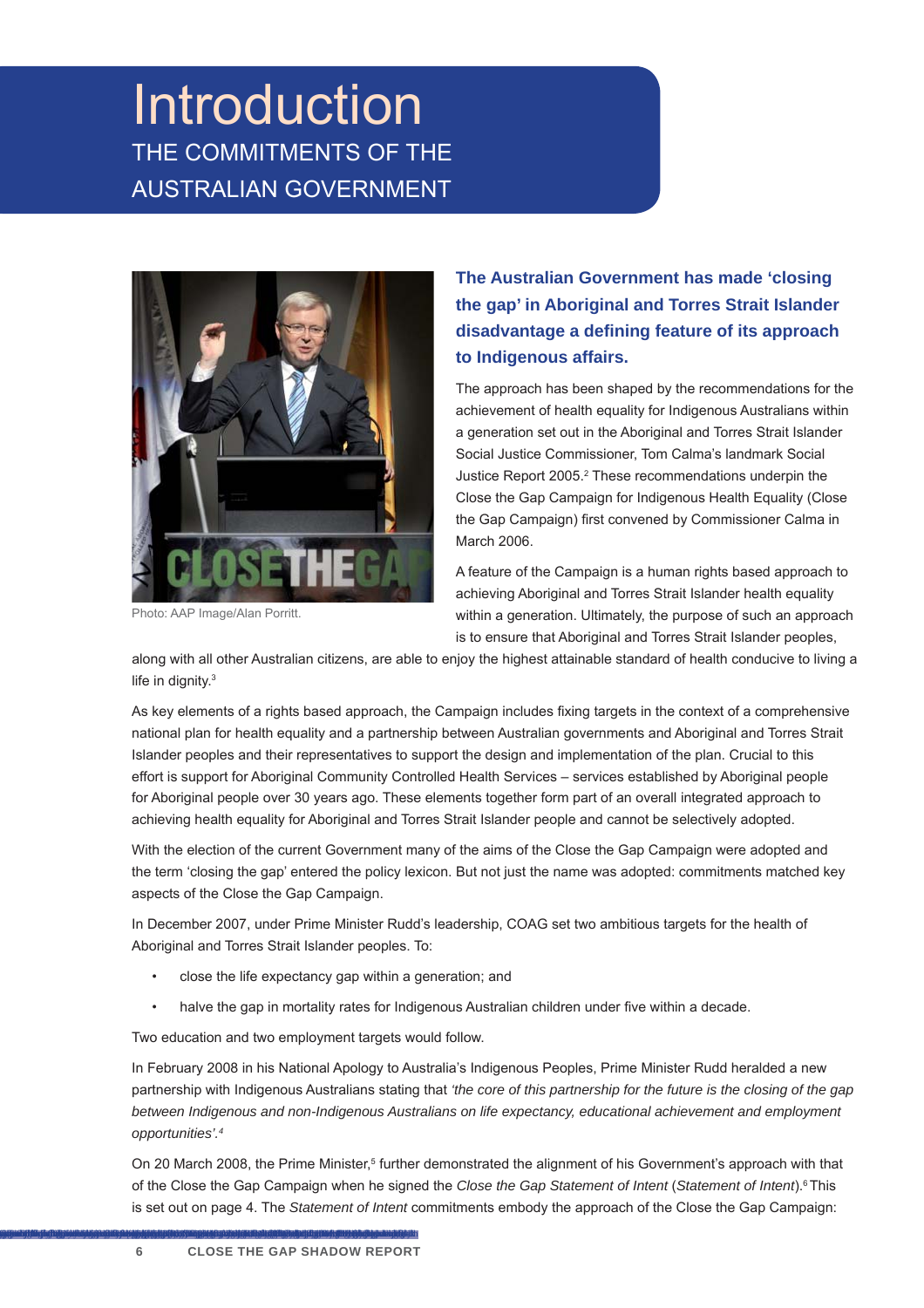notably, the need for targets, a national plan for Indigenous health equality, funding based on need and supporting a national partnership to that end.

Prime Minister Rudd has committed to making an annual report to Parliament on national efforts to close the gap, with the first annual report to Parliament on Closing the Gap taking place in February 2009.

#### The Prime Minister said that:

*'Closing the life expectancy gap between Indigenous and non-Indigenous Australians is a core priority of the Government I lead... [e]ach year we must know as a Government, as a people, and as a country if we had made progress closing this gap... [e]very leader knows that accountability brings with it the risk of criticism of failure, as the Prime Minister of Australia I accept that risk.'7*

However, the monitoring and reporting of progress is not the sole responsibility of Federal, State and Territory governments and a variety of stakeholders should play a role in measuring the outcomes of policies and approaches to improve the health of Aboriginal and Torres Strait Islander peoples. This shadow report is the Close the Gap Steering Committee for Indigenous Health Equality's contribution to that process, by assessing the Government's progress against the *Statement of Intent* and providing a platform for the views of stakeholders from Aboriginal and non-Aboriginal health organisations.

The report has two parts. The first assesses the Government's progress against the commitments contained in the *Statement of Intent.* The context at November 2007, on the election of the current Government, is detailed, followed by an assessment of progress since then. The Close the Gap Steering Committee provides recommendations on what is needed to meet the commitment and the views of stakeholders from Aboriginal and non-Aboriginal health organisations are presented.

The second is a series of case studies developed for this report to highlight why the principles contained in the *Statement of Intent* are important. In essence, these case studies demonstrate how the *Statement of Intent* links to practice on the ground, as well as the types of approaches that can contribute to closing the gap and meeting the Government's targets.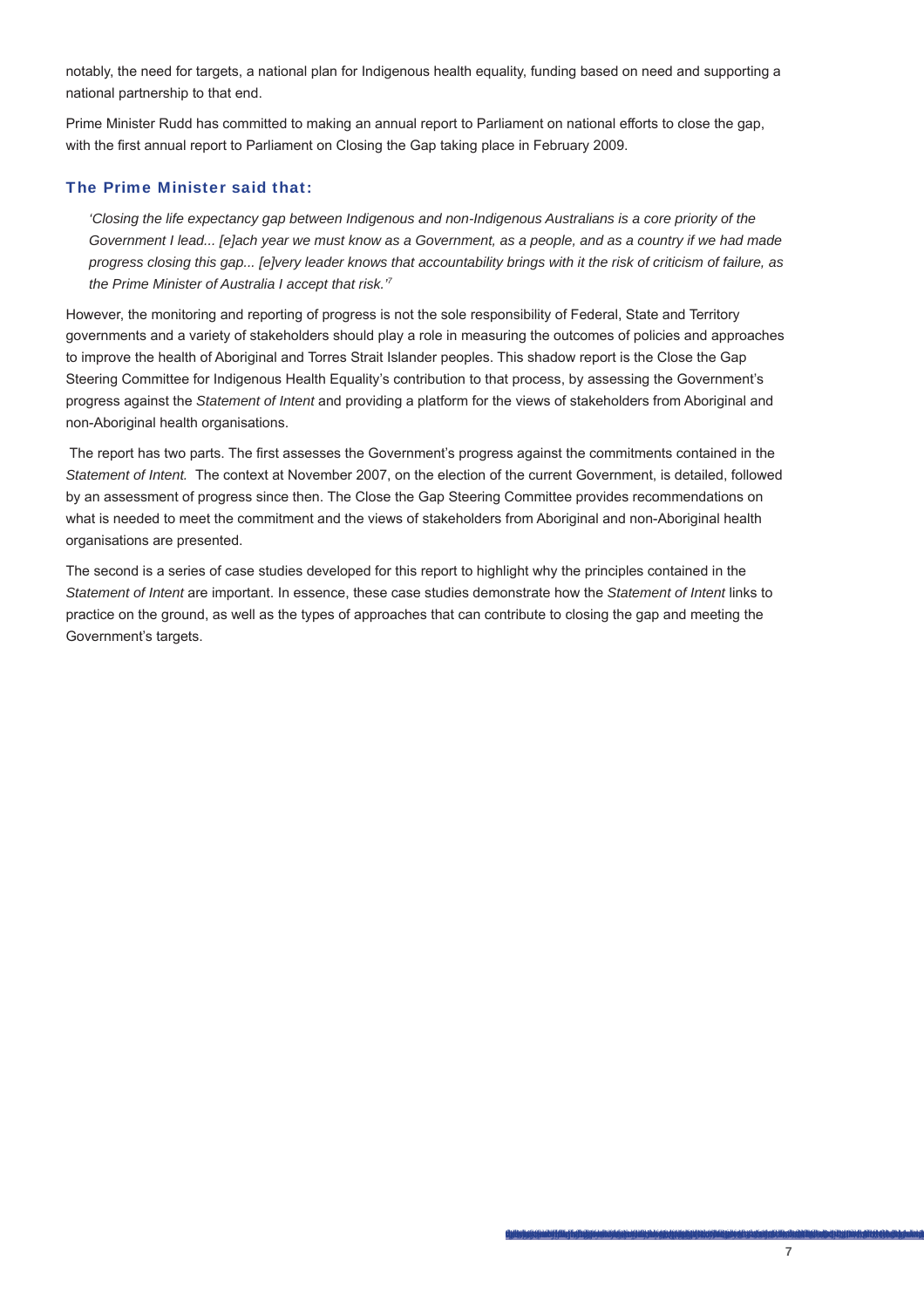## Part 1: THE AUSTRALIAN GOVERNMENT'S PROGRESS IN MEETING ITS COMMITMENTS IN THE *CLOSE THE GAP STATEMENT OF INTENT*

#### 1. A NATIONAL PLAN FOR ACHIEVING HEALTH EQUALITY FOR ABORIGINAL AND TORRES STRAIT ISLANDER PEOPLES BY 2030

#### **In the** *Statement of Intent,* **the Australian Government commits to:**

● Developing a comprehensive, longterm plan of action, that is targeted to need, evidence-based and capable of addressing the existing inequities in health services, in order to achieve equality of health status and life expectancy between Aboriginal and Torres Strait Islander peoples and non-Indigenous Australians by 2030.

#### The situation in November 2007, on the election of the Rudd Government.

*The National Strategic Framework for Aboriginal and Torres Strait Islander Health* 2003-2013 (NSFATSIH) was adopted by Australian health ministers in 2003. Although the NSFATSIH is comprehensive in scope and the *Aboriginal and Torres Strait Islander Health Performance Framework* provides a good basis to measure progress towards targets it is not adequate to reach the commitments of the Government. To summarise:

- It is not long term enough to meet the 2030 target, expiring in 2013;
- While comprehensive in scope, key areas such as mental health and social and emotional well being need greater attention;
- It lacks targets:
- It lacks an explicit equality focus; and
- It does not adequately address resource issues.

An elaboration on these points is provided in Appendix 1 to this report.

#### Progress since 2007

- In July 2009, COAG outlined three new strategies to Close the Gap in Indigenous Disadvantage: the *National Indigenous Reform Agreement* (NIRA), a *National Integrated Strategy for Closing the Gap* (Integrated Strategy) and the *National Urban and Regional Service Delivery Strategy.* At this stage, this includes Indigenous specific National Partnership Agreements (NPAs),<sup>8</sup> including to improve health outcomes,<sup>9</sup> and housing<sup>10</sup> and other mainstream NPAs that are explicitly linked to improving Indigenous outcomes;
- The reform directions in the proposed primary health care and preventative health strategies, as well as the National Health and Hospital Reform Commission (NHHRC) recommendations provide an excellent basis for the development of a comprehensive approach to health equality for Aboriginal and Torres Strait Islander peoples.<sup>11</sup>

However, actions to date do not meet the Australian Government commitment to a national plan to achieve Indigenous health equality by 2030. The NSFATSIH is inadequate to the task. The NIRA and the Integrated Strategy are a good start towards addressing such disadvantage. However, they lack the focus to constitute a long term strategy for the achievement of health equality. The NPAs associated with the Integrated Strategy, for example, expire in 2015, fifteen years short of the 2030 target. The NIRA and Integrated Strategy do not specify a coordination mechanism, timeframes or allocate responsibilities – key elements of any comprehensive and measureable strategy.<sup>12</sup> An elaboration on these points is provided in Appendix 2 to this report.

#### What's needed?

en andere de la proprieta de la proprieta de la proprieta de la proprieta de la proprieta de la proprieta de la

A new health equality component within the Integrated Strategy is required to address the questions critical to delivering a strategy: what is to be done to improve the situation for Aboriginal and Torres Strait Islander peoples?; by when (targets)?; who is going to do it?; what will it cost?; how will it be financed?; how will it be implemented?; and how will we evaluate progress?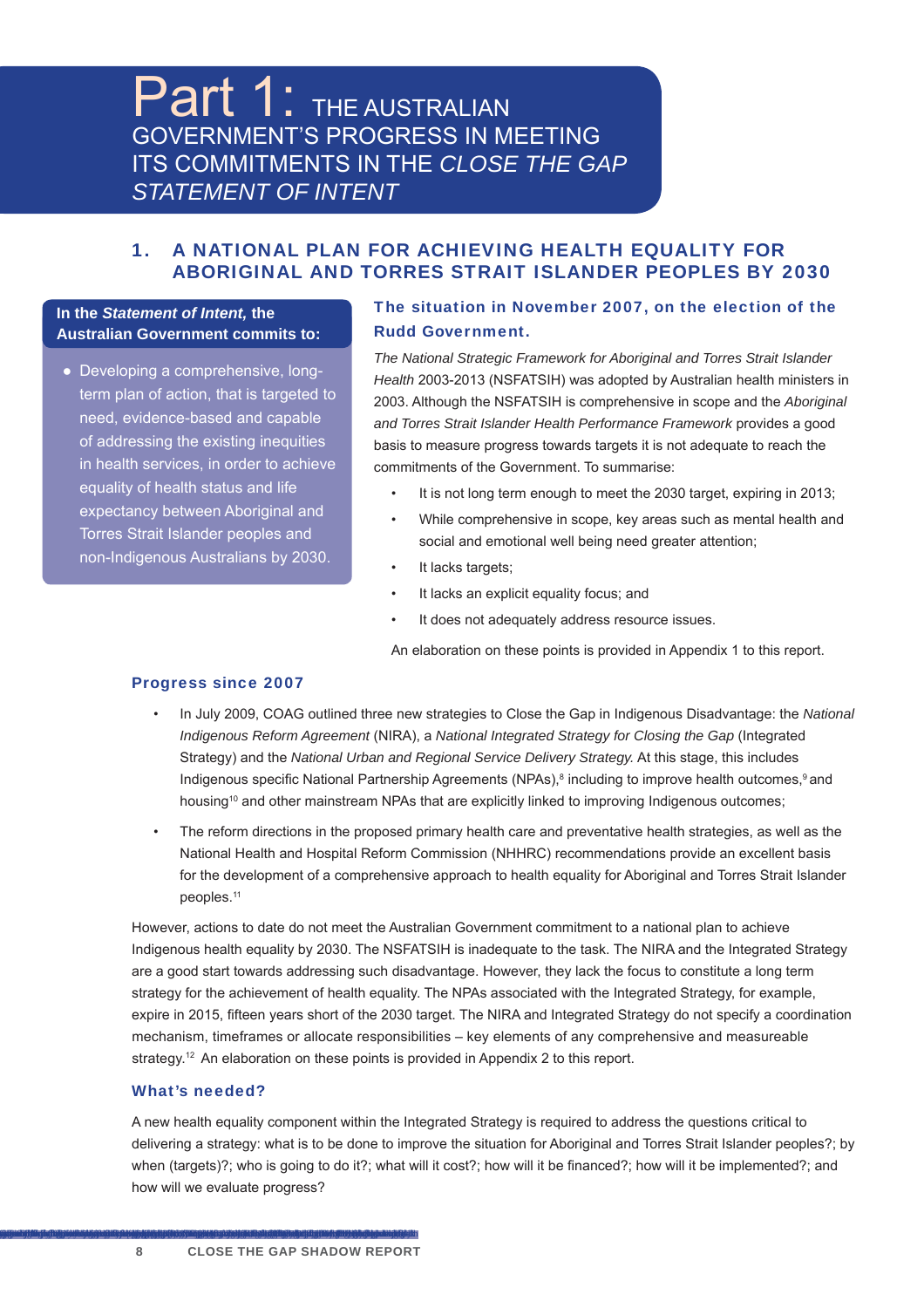#### *Such a plan would:*

- Build on the strengths of the NSFATSIH;
- Incorporate existing Australian Government commitments in the *Statement of Intent* and the COAG targets and otherwise take into account the changes to health policy since December 2007;
- Be designed and implemented in real partnership with Aboriginal and Torres Strait Islander peoples and their representative bodies;
- Be integrated with other national health reform processes; and
- Complement the NIRA and the Integrated Strategy.

#### **What have stakeholders said?**

Respondents from a number of Aboriginal and non-Aboriginal health organisations support the Steering Committee view that Government has not yet fulfilled its commitment to a comprehensive national plan towards Aboriginal and Torres Strait Islander health equality.

**On his recent visit, the United Nations Special Rapporteur on the right of everyone to the enjoyment of the highest attainable standard of physical and mental health, Mr Anand Grover commented on the importance of national plan in the following way:** 

 "In accordance with a rights-*based approach I would like to highlight the need for a long-term national plan of action with clear targets, benchmarks and indicators to evaluate progress and guide State and Commonwealth priorities and actions".* 13

A respondent from a non-Aboriginal peak health body felt that close the gap initiatives are not being pursued strategically for the long-term. Instead, it was felt the Government was:

*"Pursuing the same programmes, with a new cycle of people. There is a lack of institutional and policy memory and information is not being passed on".14*

#### *Another said:*

*"Government cannot discharge the commitment without a strategic plan. In November last year COAG said it would develop a national integrated strategy. We had high expectations for an integrated plan but the strategy is weak, it's neither a strategy nor a plan [for Indigenous health equality]".15*

Many respondents felt that without the Government systematically identifying and planning for gaps in services there would a lack of attention paid to health issues that are fundamental to closing the gap. For example several respondents identified oral health as a pressing issue<sup>16</sup> that needed to be part of a national and regionalised strategy, yet to date it has not be recognised as a priority.<sup>17</sup> The financial investment of nearly \$5 billion within the National Partnership Agreements was welcomed by many respondents. Even so, for many it was unclear how these mainstream and Indigenous-specific Agreements would work together to address such health inequality.

According to a respondent from a peak Aboriginal health organisation:

 *"It is an unprecedented amount of money but there are issues around it. It is hard on its own to make an impact. We need a plan to effectively make the most of money and all National Partnership Agreements".18*

**Read case studies on collaborative regional and long-term planning:**

- Many Rivers Alliance, page 23
- Aboriginal Medical Services Alliance of the Northern Territory, page 24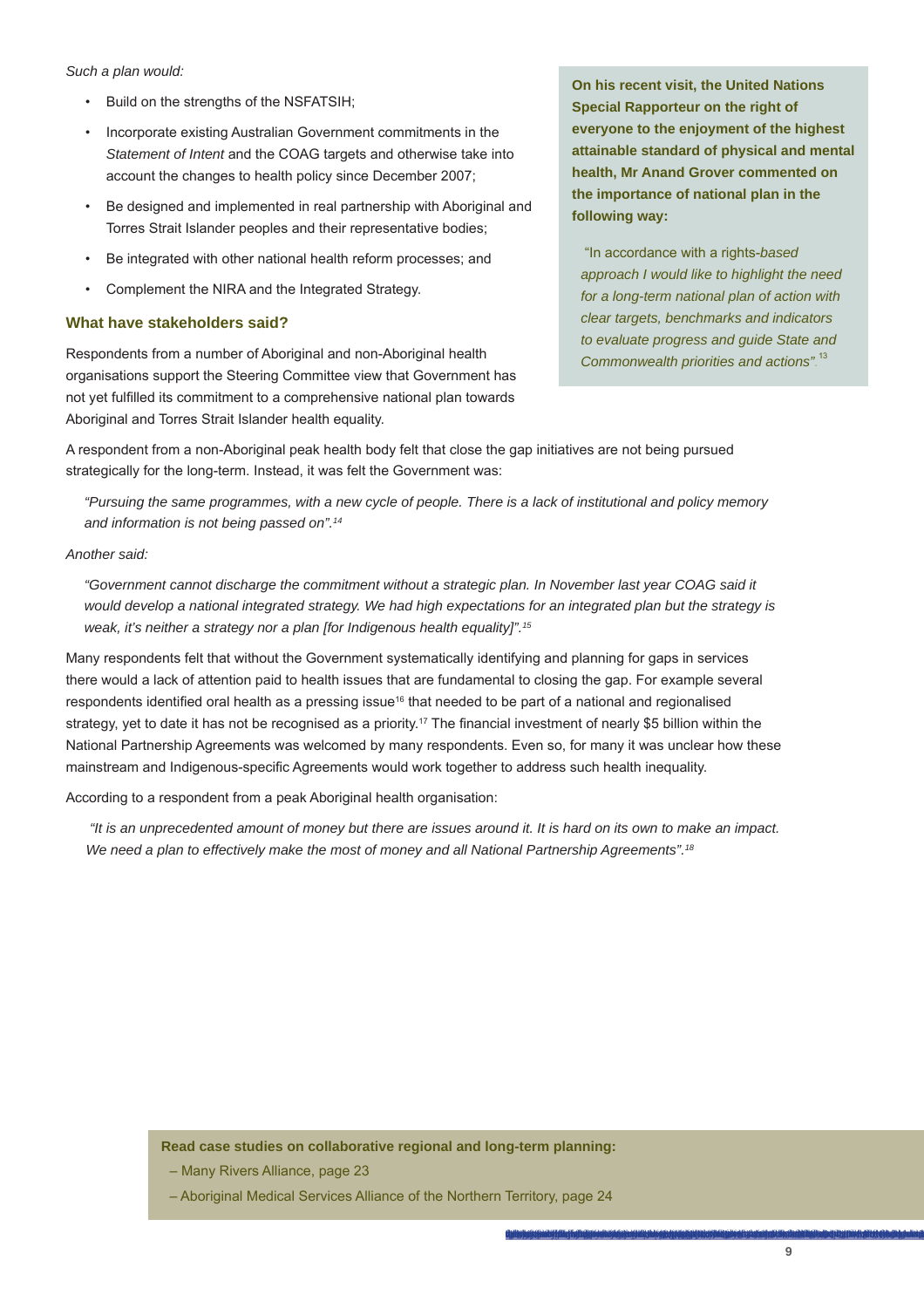#### 2. HEALTH CARE SERVICES AND HEALTH INFRASTRUCTURE FOR INDIGENOUS AUSTRALIANS

#### **In the** *Statement of Intent,* **the Australian Government commits to:**

- Ensuring primary health care services and health infrastructure for Aboriginal and Torres Strait Islander peoples which is capable of bridging the gap in health standards by 2018.
- Supporting and developing Aboriginal and Torres Strait Islander community controlled health services in urban, rural and remote areas in order to achieve lasting improvements in Aboriginal and Torres Strait Islander health and wellbeing.
- Achieving improved access to, and outcomes from, mainstream services for Aboriginal and Torres Strait Islander peoples.

Government progress will be assessed in two parts: firstly in relation to primary health care commitments and secondly in relation to infrastructure that provides a foundation for good health (housing, adequate food etc).

#### *(a) In relation to the primary health care commitments*

#### The situation in November 2007, on the election of the Rudd Government.

- A network of approximately 150 Aboriginal Community Controlled Health Services (ACCHS) exist across Australia. These are agreed to be the best model for culturally appropriate and comprehensive primary health care service delivery to the Aboriginal population.<sup>19</sup> However, many Aboriginal and Torres Strait Islander people are unable to access these services, and many of these services need to be expanded if they are to offer the comprehensive primary health care needed to tackle chronic disease and otherwise promote healthy behaviour;<sup>20</sup>
- The mainstream primary medical care system mainly comprises General Practices and State operated clinics. There is clear evidence to show that while Aboriginal and Torres Strait Islander people do use these services, for a significant number there are barriers to access:
- Poor access of Aboriginal and Torres Strait Islander people to primary care services is evidenced by the significant under-utilisation of the

Medicare Benefits Schedule (MBS) and the Pharmaceutical Benefits Scheme (PBS). The result is low levels of prevention and primary care treatment services, under-use of MBS-funded specialists and under-servicing in the hospital system compared to equally ill non-Aboriginal patients;<sup>21</sup>

- In terms of tertiary services Aboriginal and Torres Strait Islander peoples face serious disparities in care, where they are more likely to be hospitalised than non-Indigenous Australians, and less likely to be treated by medical or surgical procedure while in hospital;<sup>22</sup>
- Overall Australia lacks a competent and accessible health workforce for addressing such health inequality. There is low participation of Indigenous Australians in the health workforce. For example, Aboriginal and Torres Strait Islander peoples represent 1.9% of the total population aged 15 years and older, but make up only 1% of the total health workforce.23 In mainstream services not all health care professionals are prepared with the skills, knowledge and attributes to provide quality<sup>24</sup> and culturally safe<sup>25</sup> care to Indigenous Australians. The *National Indigenous Workforce Training Plan* is not comprehensive enough to meet the gaps in the health workforce or the 2018 goal.

#### Progress since 2007

en andere de la proprieta de la proprieta de la proprieta de la proprieta de la proprieta de la proprieta de la

- The COAG has agreed to a \$1.6 billion *National Partnership Agreement on Closing the Gap on Indigenous Health Outcomes* that includes measures to address chronic disease factors through adult health checks; improving chronic disease management and follow up care; improving access to medicines; and workforce expansion and support;<sup>26</sup> However, these funding commitments are largely directed towards mainstream health services;<sup>27</sup> and
- Other initiatives relate to smoking and maternal and child health services, including the *National Partnership Agreement on Indigenous Early Childhood Development.*

A lack of adequate data collection and monitoring over many years has meant that a detailed breakdown of health services gaps in relation to Aboriginal and Torres Strait Islander people is currently not available.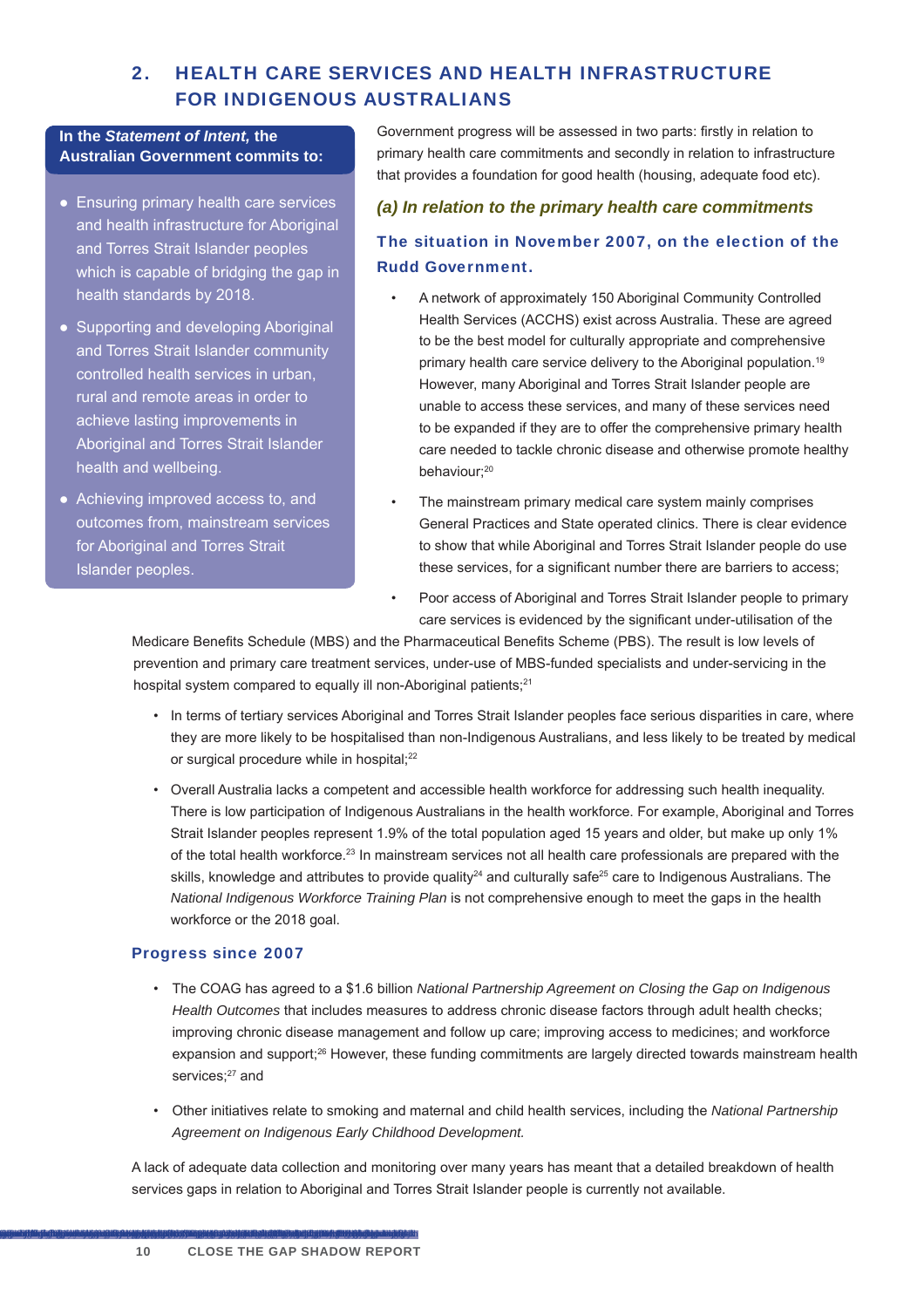#### What's needed?

A comprehensive audit of health service needs in Indigenous communities and an inventory of existing services against those needs is required to understand the gaps that must be bridged to meet the 2018 target.

A national plan towards health equality would address Indigenous Australians' inadequate access to primary health care, and would include a focus on expanding ACCHSs. A capacity building plan to provide the necessary additional services in the Aboriginal Community Controlled Health sector is vital. Any strategic response should be integrated with the proposed national primary health care strategy and preventative health strategy both of which need to better articulate their role in augmenting culturally appropriate primary health care to Aboriginal and Torres Strait Islander peoples.

 A well-connected health care system and well-integrated services are required to ensure that, wherever patients choose to access care, they will be provided with a quality service and receive appropriate continuity of care.

The Close the Gap Steering Committee believes that Government must:

- Ensure access to culturally appropriate comprehensive primary health care services, at a level commensurate with need; and
- Develop a 5 year Capacity Building Plan for Aboriginal and Torres Strait Islander primary health care services (including governance, capital works and recurrent support) to provide comprehensive primary health care to an accredited standard and to meet the level of need.

A national plan for Indigenous health equality (outlined in the previous section) should provide a targeted and properly funded approach to address Indigenous Australians' inadequate access to primary health care with the 2018 target in mind. Equally, a strategic approach to health infrastructure in communities as part of a national plan for Indigenous health equality should include a focus on the following major infrastructure gaps:

• Workforce development: funded education, recruitment and retention strategies for clinically and culturally competent primary care practitioners and specialists, sufficient to achieve the COAG health goals;

#### **In its 2007 report card the AMA called for government to commit to:**

- Indigenous Aboriginal community control as the preferred option for providing appropriate and accessible comprehensive primary health care for Aboriginal and Torres Strait Islander peoples; and
- For all health services provided specifically for Aboriginal and Torres Strait Islander peoples to be designed, developed, and controlled by the communities they serve, in collaboration with mainstream services. 28
- Engagement with Aboriginal and Torres Strait Islander communities and their representative bodies;
- Health service facilities and capital works;
- Housing and environmental health; and
- Data quality issues.

It was estimated in 2008 that to provide access to culturally appropriate comprehensive primary health care services, a staggered approach to investment in Aboriginal Community Controlled Health Services of \$150 million, \$250 million, \$350 million, \$400 million, \$500 million per annum over five years, with \$500 million sustained in real terms thereafter, is required. This additional cost is for enhanced infrastructure and services to close the health gap for Aboriginal and Torres Strait Islander people.29 The investment should not add to the already burdensome reporting requirements on Aboriginal Community Control Health Organisations.

In relation to mainstream services, the Close the Gap Steering Committee believes Government must continue to ensure they are provided to Aboriginal and Torres Strait Islander people in a culturally sensitive way and at a level commensurate with need, particularly where close the gap funding is directed to mainstream services.

In regions where both mainstream and Aboriginal Community Controlled Health Services provide services for Aboriginal and Torres Strait Islander people, and where service providers agree, there is a need to enhance collaborative partnership arrangements under Aboriginal and Torres Strait Islander leadership and as directed by the Aboriginal community.

As well as improving access to primary health care services, the disparities in care in the hospital setting and the continuity and quality of tertiary care must also be addressed.

Regarding workforce training, the Australian Indigenous Doctors' Association's *'A Blueprint for Action: Pathways into the Health workforce for Aboriginal and Torres Strait Islander people'30* can provide a foundation for a plan of action for the training of an Aboriginal and Torres Strait Islander health workforce in order to meet the 2018 target.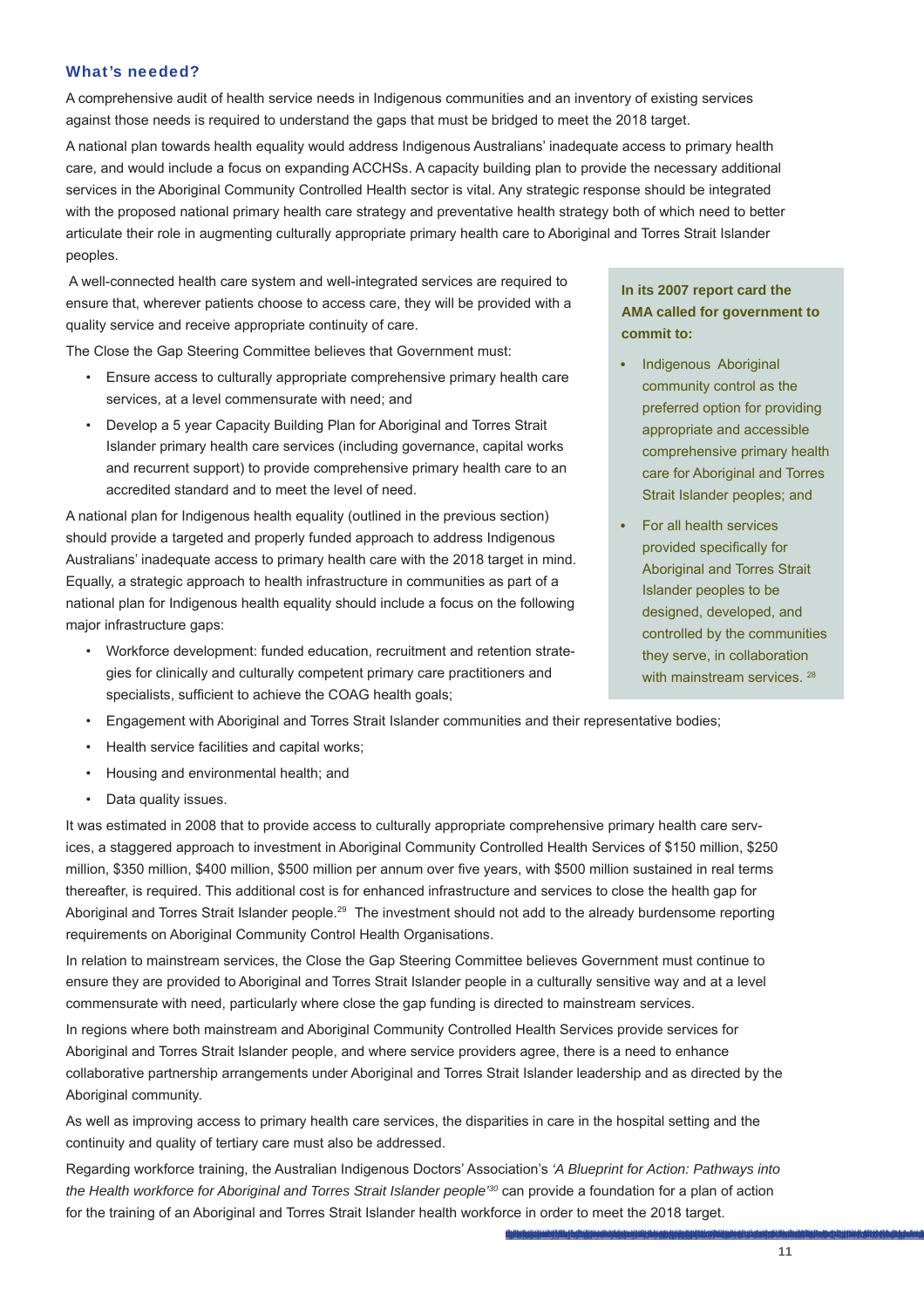#### *(b) In relation to the health infrastructure commitments (health infrastructure refers to the things that provide a foundation for good health: healthy housing, adequate food, sanitation and so on.)*

#### The situation in November 2007, on the election of the Rudd Government.

- A widespread prevalence of overcrowded and otherwise inadequate housing in Aboriginal and Torres Strait Islander communities, particularly remote communities;
- An under-funded housing and infrastructure program for the Aboriginal and Torres Strait Islander population in need;
- Long-standing problems with service coordination in many communities with a solution being proposed in a network of Indigenous Coordination Centres;
- Long-standing issues with access to adequate food in many remote Aboriginal communities. An under-funded National Aboriginal and Torres Strait Islander Nutrition Action Plan; and
- Poor maintenance and development of health infrastructure and access to primary health care services in regional and remote Australia.

#### Progress since 2007

- The approximately \$2 billion *National Partnership Agreement on Remote Indigenous Housing* that includes a target of 20% Indigenous employment in projects;
- *The Remote Indigenous Service Delivery National Partnership Agreement* including the establishment of a Coordinator-General for Remote Indigenous Services for 29 Indigenous communities; and
- A national Remote Indigenous Food Security Strategy in development.

The Australian Government has indicated it takes the issue of Aboriginal housing and infrastructure seriously. Problems remain, however, with the implementation of many of the relevant National Partnership Agreements. For example, in October 2009 it was reported that the 2008-2009 housing targets for the *National Partnership on Remote Indigenous Housing* had not been met.31 The consultation process appears to have encouraged community participation in some rural and remote communities in the Northern Territory but in other cases it has been reported as less than adequate.<sup>32</sup> The Federal Government has established new organisational arrangements to provide closer oversight of the implementation of the *National Partnership on Remote Indigenous Housing.*

#### What's needed?

A strategy to address health infrastructure in communities is a key element of a national plan for Indigenous health equality and should be developed with the 2018 target in mind.

#### **What have stakeholders said?**

One respondent reported that despite the substantial increase in funding for Aboriginal people's health seen in the past decade, not enough focus is been given to supporting and expanding the Aboriginal Community Controlled Health Services (also known as Aboriginal Medical Services):

*"The worry is, it is not Government's plan to fi ll in the gaps and they don't like to fund struggling Aboriginal Medical Services (AMS). The fear is that there will be fewer AMS in the future than there already are".33*

Many respondents were concerned that the \$1.6 billion in funds attached to the *National Partnership Agreement for Closing the Gap in Indigenous Health Outcomes* were being focused on developing mainstream services to better serve Aboriginal people instead of strengthening, enhancing, and expanding the Aboriginal Community Controlled Health Services through bolstering workforce capacity and health services infrastructure in a comprehensive way.<sup>34</sup>

A respondent from an Aboriginal peak health organisation felt that Government's commitment to address health inequality through increased community participation and control was not being realised:

*"Government with its social justice lens has been favouring Indigenous rights and community control but this has not been seen in a fiscal response under COAG."*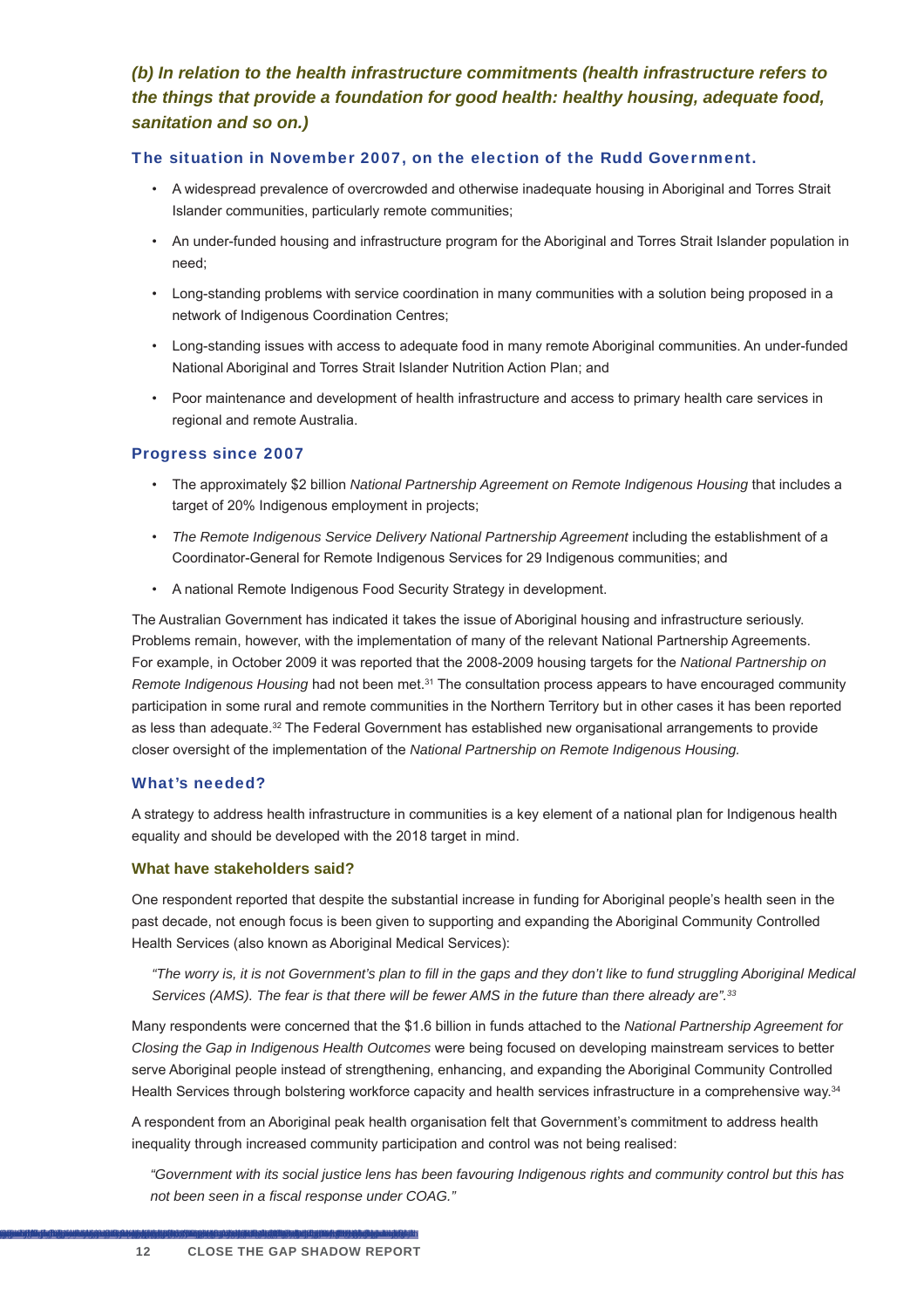Respondents thought it critical that the Government find a balance between strengthening the mainstream's contribution to Aboriginal and Torres Strait Islander people's health while supporting and building on comprehensive primary health care delivered through Aboriginal Community Controlled Health Organisations.

There remains a long standing concern that programmatic and siloed funding streams delivered as part of COAG will worsen the burden on the Aboriginal Community Control Health Sector. As has long been noted, inefficiencies and burdens in having to deal with multiple funding agreements over quite short time frames can have an impact on service provision.35

In several (mainstream) hospitals around Australia one respondent reported that a lot of work was being done with health professionals in the area of ensuring the cultural safety of Indigenous Australians who use these services but it is necessary to extend this work to incorporate non-medical staff.<sup>36</sup>

In relation to housing facilities, one respondent asserted that *"if people don't have these basic facilities (such as a working shower, toilet and lighting) then health suffers".37* If the funding associated with the *National Partnership Agreement for Remote Indigenous Housing* is not correctly targeted, then it is quite possible that a number of houses will be built with limited health gains.

**Some specifi c concerns were highlighted by respondents from the Aboriginal Community Control Health Sector in relation to:**

- $\Box$  The potential for duplication of positions and lack of integration of initiatives with existing programs such as *Healthy for Life;*
- $\bullet$  Absorbing the new workforce which will require an investment not just in individual program areas, but also in management, supervision, training, support and infrastructure;
- The conflict and competition between organisations due to Government tendering of contracts for the implementation of initiatives; and
- Siloed, non-recurrent and short-term funding instead of core funding for infrastructure and workforce capacity.

**Read case studies on improving primary health care in both community controlled and mainstream service contexts, and on using an evidence base to develop the Indigenous health workforce:**

- Victorian Aboriginal Health Service, page 22
- Sunrise Health Service, page 23
- Inala Indigenous Health Service, page 24
- Australian Indigenous Doctors' Association collaboration with Medical Deans Australia and New Zealand, page 25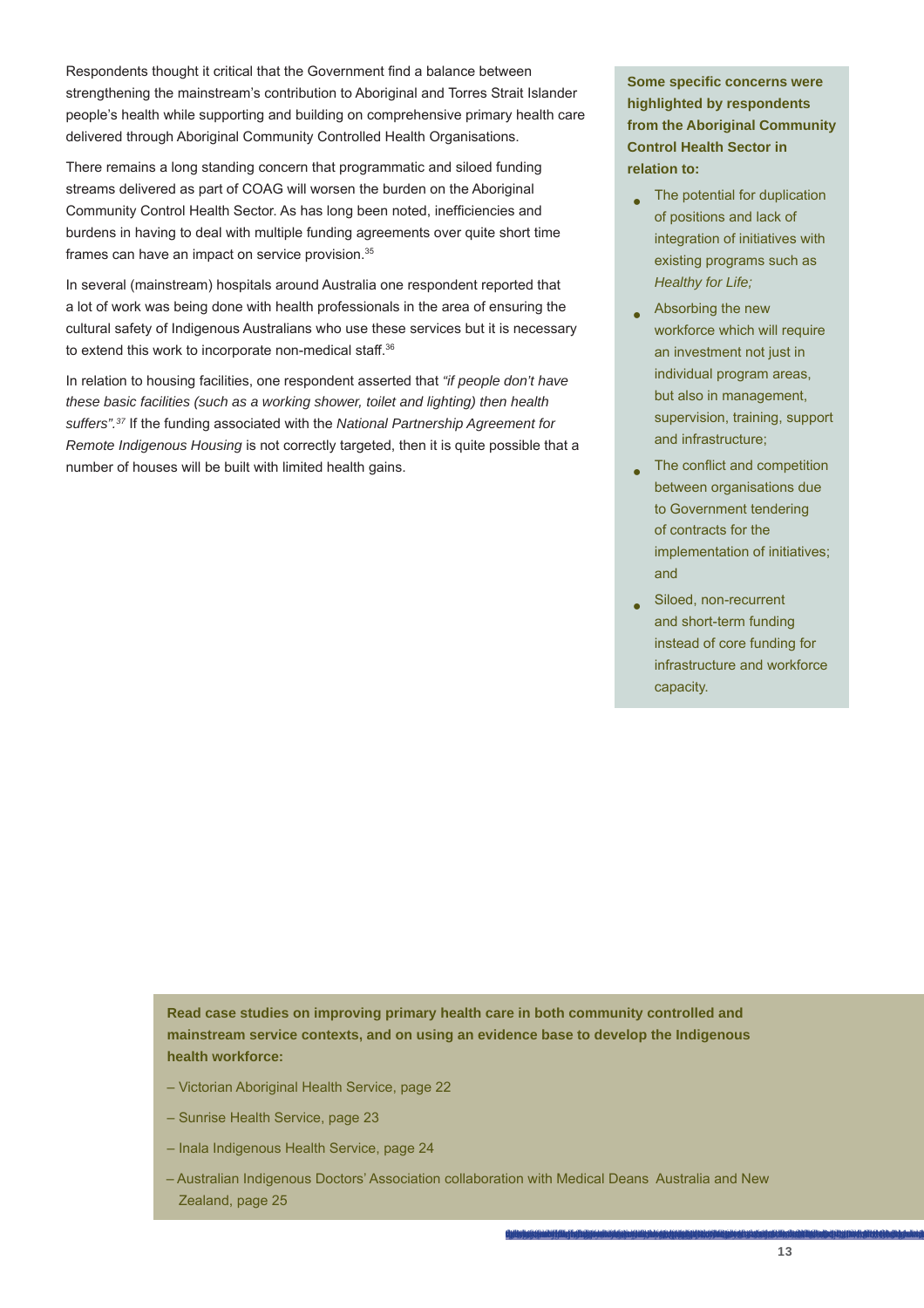#### 3. A PARTNERSHIP BETWEEN AUSTRALIAN GOVERNMENTS AND ABORIGINAL AND TORRES STRAIT ISLANDER PEOPLES AND THEIR REPRESENTATIVES

#### **In the** *Statement of Intent,* **the Australian Government commits to:**

● Ensuring the full participation of Aboriginal and Torres Strait Islander peoples and their representative bodies in all aspects of addressing their health needs.

#### The situation in November 2007, on the election of the Rudd Government.

- The National Indigenous Council had been appointed following the closure of the Aboriginal and Torres Strait Islander Commission; and
- A network of Aboriginal Health Forums was designed to implement the National Strategic Framework for Aboriginal and Torres Strait Islander Health. Often, at the state and territory level, these have provided a foundation for partnership arrangements.

#### Progress since 2007

- Strong statements in support of partnership made by Prime Minister Rudd, notably in the National Apology, and in broader commitments to resetting the relationship between Australian governments and Indigenous Australians;
- The National Indigenous Health Equality Council (NIHEC) established to advise the Minister for Health and Ageing on achieving Indigenous health equality;
- Funding and support to establish an Aboriginal and Torres Strait Islander representative body at the national level;
- Northern Territory Government support for the *'Pathways to Community Control'38* initiative which recognises the necessity of developing and strengthening Comprehensive Primary Health Care and Aboriginal Community Control through planning, development and delivery at local and regional levels in the Northern Territory; and
- Appointment of a Minister of Indigenous Health who has already demonstrated a strong commitment to working with Indigenous Australians.

At present, only ad-hoc arrangements exist for the engagement of Indigenous Australians and their representatives. The Government is relying on appointed bodies and experts to advise it on policy implementation but not policy

**The United Nations Special Rapporteur on the right of everyone to the enjoyment of the highest attainable standard of physical and mental health, Mr Anand Grover reported on the importance of partnership between government and Indigenous peoples:** 

"...including the indigenous population in policy and decision– making processes is necessary to build relationships which would ensure genuine protection of their interests, while securing their respective cultural identities and self-determination, and restoring respect and dignity".39

en andere de la proprieta de la proprieta de la proprieta de la proprieta de la proprieta de la proprieta de la

development at the national level, rather than developing a more inclusive and genuine partnership process.

A major roadblock to partnership is that the Australian Government bureaucracy is lagging behind the Government's stated aims. In this regard, there has been little shift from previous decades. In relation to the *National Partnership Agreement for Closing the Gap in Indigenous Health Outcomes* the Department of Health and Ageing and the Office of Aboriginal and Torres Strait Islander Health has conducted some consultations with Aboriginal health peak bodies and other stakeholders regarding their implementation only - there was no involvement in the development of the National Partnership Agreements.

#### What's needed?

A genuine and inclusive approach to partnership with Aboriginal and Torres Strait Islander peoples and their representatives is required. A national partnership agreement for the achievement of Aboriginal and Torres Strait Islander health equality by 2030 touching on all the determinants of inequality would address this need. If appropriate as it develops, the National Congress of Australia's First Peoples could be a vehicle for such a partnership.

The NT Aboriginal Health Forum *Pathways to Community Control* strategy could be supported nationally as a positive and systematic framework for working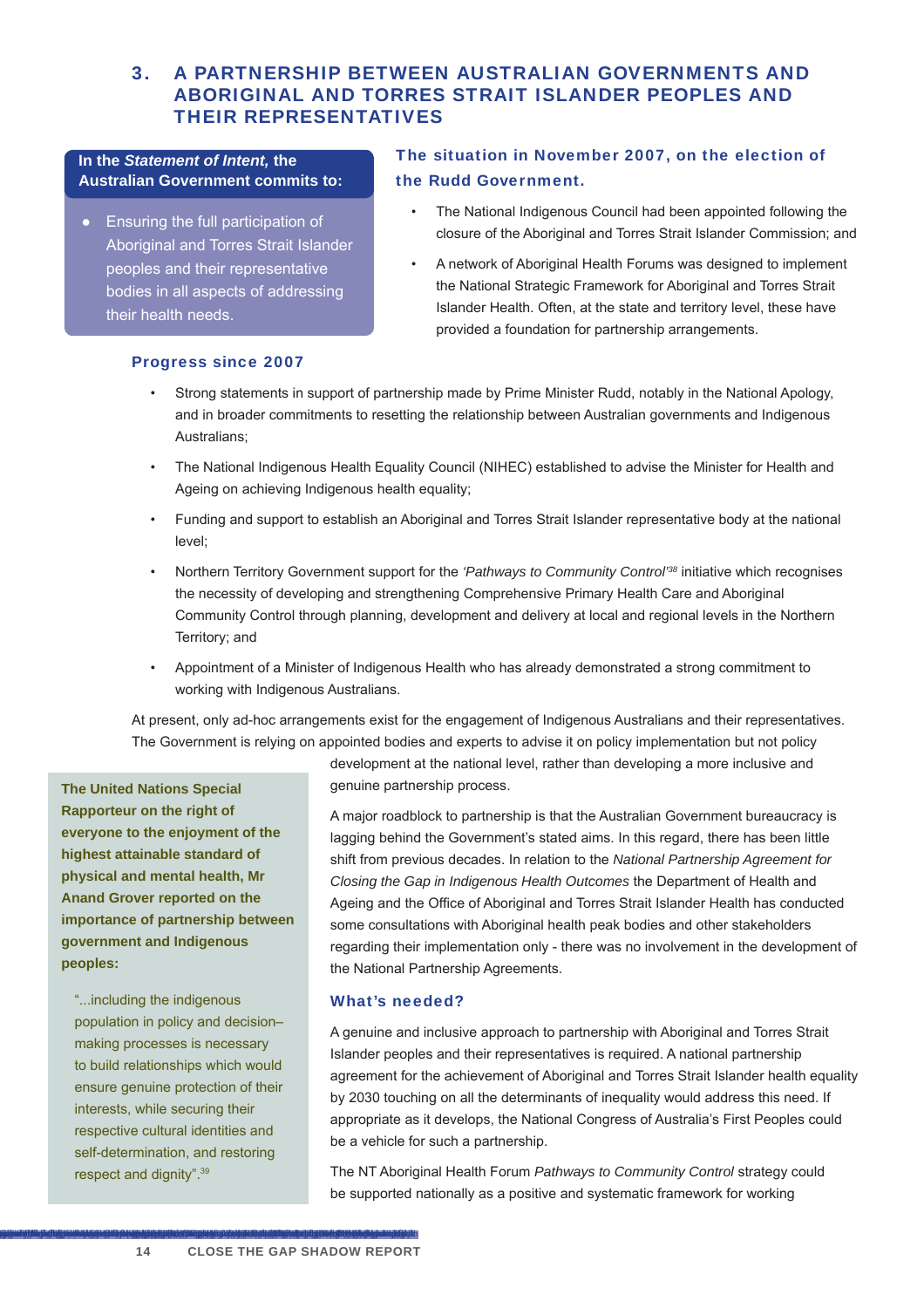towards a primary health care system for Aboriginal peoples that maximises local community control. Progressing a national primary health care plan that provides community elected Aboriginal leadership over national health policy development and promotes pathways to Aboriginal community control will require a formalised partnership between Government and the Aboriginal Community Controlled Health sector, particularly in the form of a new National Framework Agreement. This should build on, and perhaps be modelled on, the successful State and Territory Aboriginal Health Forums and the partnerships they embody.

Moreover, a commitment to cultural change in the Australian Government bureaucracy is needed to facilitate partnership arrangements.

#### **What have stakeholders said?**

Respondents suggested that despite progress at a policy level since the election of the Rudd Government, there needs to be substantial improvement in the ways the Australian Government engages with Aboriginal and Torres Strait Islander representatives and communities.<sup>40</sup>

There is a particular concern about an apparent lack of bureaucratic "buy in" to the Government Close the Gap commitments to partnership.41

*"...the Chronic Disease Package was devised as a predetermined exercise by Government and COAG behind closed doors. This is how Government has functioned for years when working on Aboriginal issues, it just so happens now that we are dealing with a substantial amount of money and hence there is greater potential for wastage based on poor ideas".42*

For example, COAG funded the roll out of the 'Indigenous Outreach Worker' component of the *National Partnership Agreement for Closing the Gap in Indigenous Health Outcomes* through mainstream and Aboriginal health services despite the Aboriginal Community Control Health Sector expressing deep and valid concerns about it.43 Rather than funding the expansion and improvement in Aboriginal Health Workers' conditions, COAG has funded the establishment of new workers – Indigenous Outreach Workers. This left the sector feeling powerless and coopted in the process, renaming those positions within the sector as 'trainee Aboriginal Health Workers' and having to manage the concomitant training, credentialing, and salary issues.

In another jurisdiction, implementation processes for the *National Partnership Agreement for Closing the Gap in Indigenous Health Outcomes* reportedly bypassed the existing decision-making and partnership capacities of the Aboriginal Health Forum.44

> **Read case studies on partnership and engaging Aboriginal and Torres Strait Islander peoples and their representatives in developing policy and programs:**

- Many Rivers Alliance, page 23
- Aboriginal Medical Services Alliance of the Northern Territory, page 24
- Australian Indigenous Doctors' Association collaboration with Medical Deans Australia and New Zealand, page 25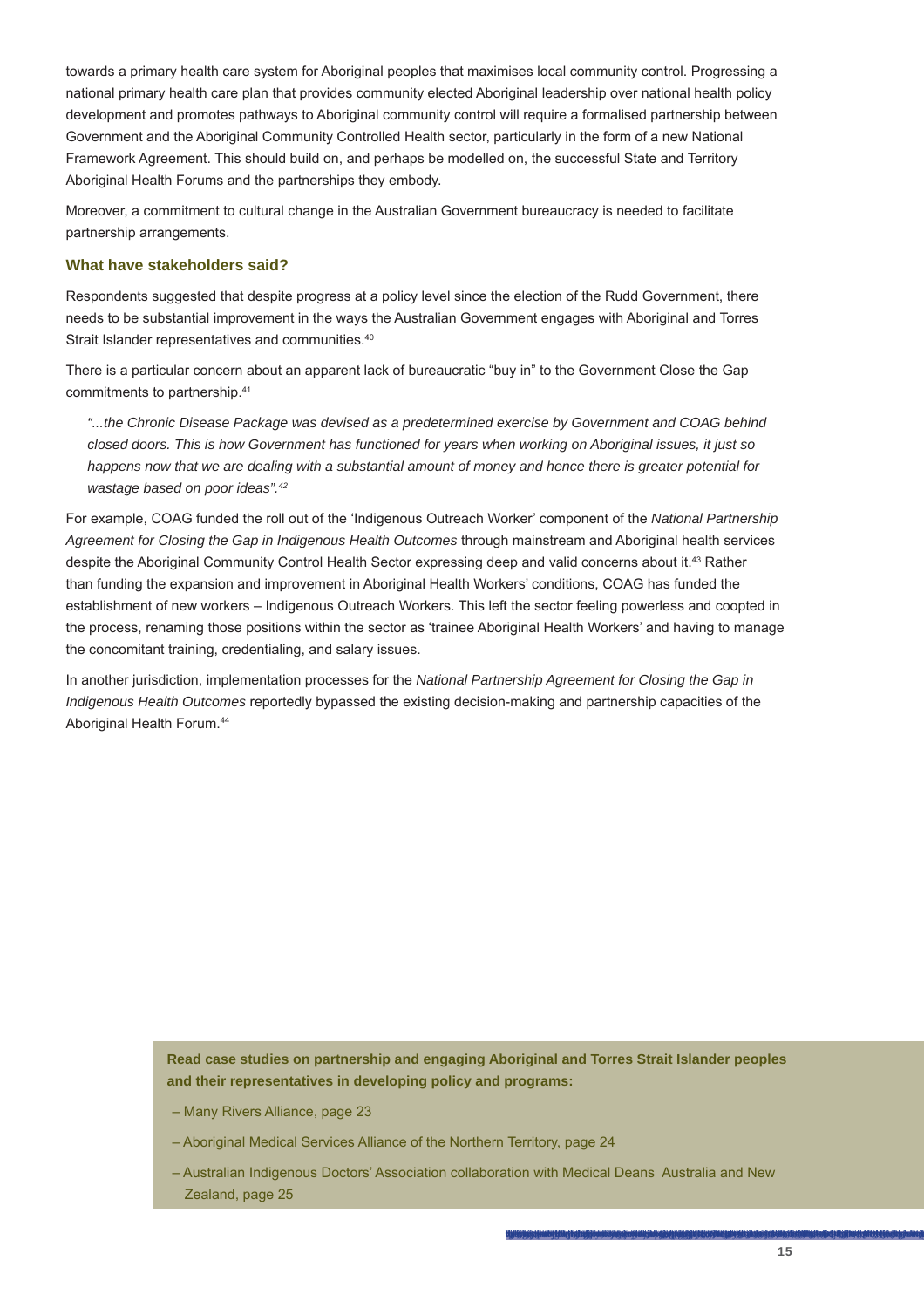#### 4. THE SOCIAL AND CULTURAL DETERMINANTS OF ABORIGINAL AND TORRES STRAIT ISLANDER HEALTH

#### **In the** *Statement of Intent,* **the Australian Government commits to:**

- Working collectively to systematically address the social determinants that impact on achieving health equality of Aboriginal and Torres Strait Islander peoples
- Respect and promote the rights of Aboriginal and Torres Strait Islander peoples, including by ensuring that health services are available, appropriate, accessible, affordable and good quality.

#### The situation in November 2007, on the election of the Rudd Government.

- The *National Strategic Framework on Aboriginal and Torres Strait Islander Health* acknowledged the importance of the health sector influencing the non-health sector to improve Aboriginal and Torres Strait Islander health outcomes. This however appears to have had minimal impact in shaping overall Australian Government policy;
- The *Overcoming Indigenous Disadvantage* monitoring framework was based on the acknowledgment of the wide range of the determinants of health beyond the health sector (education, employment etc) and that Government action on all fronts was needed if health and other outcomes were to be improved; and
- The Aboriginal Community Controlled health sector has been delivering comprehensive, culturally appropriate community controlled health care to Aboriginal and Torres Strait Islander people for over three decades. Aboriginal Community Controlled Health Organisations respond to the physical well-being of a person and

work to address the social, emotional and cultural determinants of health of an individual and the community within which they are a part. As such they are mediators of social change, building community capacity and resilience.

#### Progress since 2007

- Indigenous specific National Partnership Agreements, in particular, the *National Partnership Agreement on Indigenous Economic Participation* and the *National Partnership Agreement on Remote Indigenous Housing* and the associated targets;
- The proposal for a national Indigenous Education Action Plan;<sup>45</sup>
- The structure of the NIRA and the National Integrated Strategy which acknowledge that a range of determinants impact, for better or worse, on the health of Indigenous Australians. If used as intended by policy makers, the NIRA shows promise as the basis of an integrated approach to the social determinants of health inequality (although it is not, in itself, adequate as a national plan for attaining health equality of Aboriginal peoples);
- At present there is no comprehensive, targeted national plan for addressing the social and cultural determinants of health; and
- The establishment of an Indigenous controlled Aboriginal and Torres Strait Islander Healing Foundation.

#### What's needed?

en andere de la proprieta de la proprieta de la proprieta de la proprieta de la proprieta de la proprieta de la

A national plan, addressing all the determinants of health inequality would incorporate a range of social and cultural determinant targets in addition to the existing COAG education and economic participation targets. Again the focus would be on enhancing the capacity of the Aboriginal Community Controlled Health Sector to deliver culturally appropriate health care commensurate to need. A broader and informed debate is also required about the role cultural determinants such as human rights, constitutional change and reconciliation can play in relation to improving the health of Aboriginal and Torres Strait Islander peoples.

The *National Strategic Framework for Aboriginal and Torres Strait Islander People's Mental Health and Social*  and *Emotional Wellbeing* (SEWB) 2004-2009 was designed to complement the *National Mental Health Plan* and the *National Strategic Framework for Aboriginal and Torres Strait Islander Health.* Strategies with clear roles and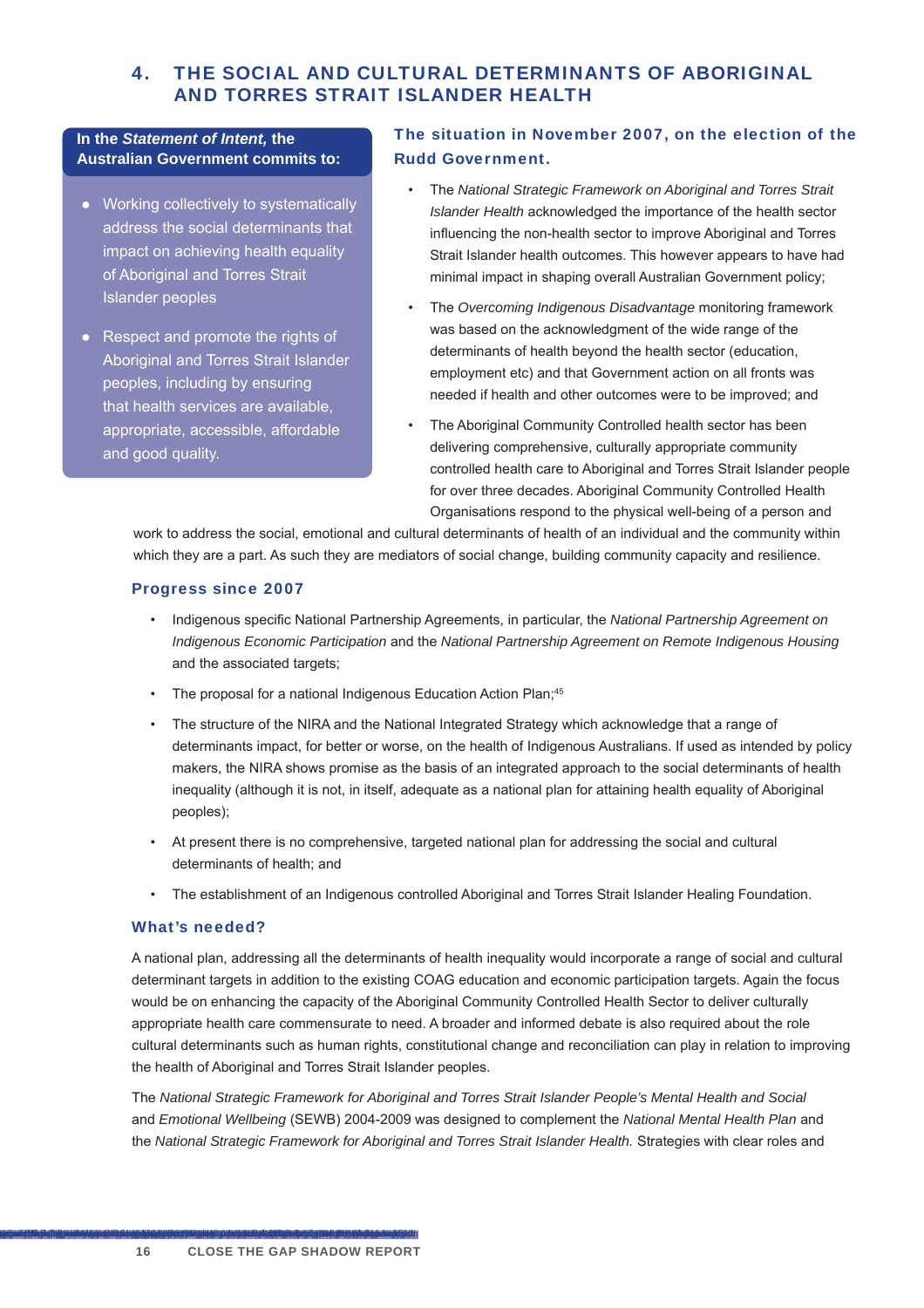responsibilities have been developed to oversee the implementation of the SEWB framework at local, State/Territory and National levels. However the Framework was never fully implemented. That Framework has expired and was due to be evaluated by December 2009. Currently there is no social and emotional well-being and mental health plan for Indigenous Australians at the national level. It is essential that a plan be developed in genuine partnership with Aboriginal and Torres Strait Islander representatives.

#### **What have stakeholders said?**

Respondents from across the health sector agreed that more needs to be done to comprehensively address the social determinants of Indigenous Australians' health. Housing was highlighted by several respondents as a key issue for consideration. Respondents from the drug and alcohol services reported that there is inadequate coverage of their services for Indigenous Australians.<sup>46</sup>

The chronic disease package in the *National Partnership Agreement for Closing the Gap in Indigenous Health Outcomes* raises the issue of trauma, mental health, and alcohol and drug issues. However one respondent noted that the current approach lacks rigor, is poorly integrated and is not comprehensive, coordinated or systematic enough to adequately address Indigenous mental health and social and emotional wellbeing, highlighting the need for national planning:

#### *"The current approach to addressing Indigenous mental health is a mess. It is uncoordinated and the Commonwealth, States and non-government organisations do piecemeal work in their own silos".47*

There were also concerns that there is inadequate coordination and national leadership in bringing the sectors together that impact on health to work together. This is a long-standing issue.<sup>48</sup>

**Read a case study on addressing the social determinants of health:**

- Victorian Aboriginal Health Services, page 22.
- Sunrise Health Service, page 23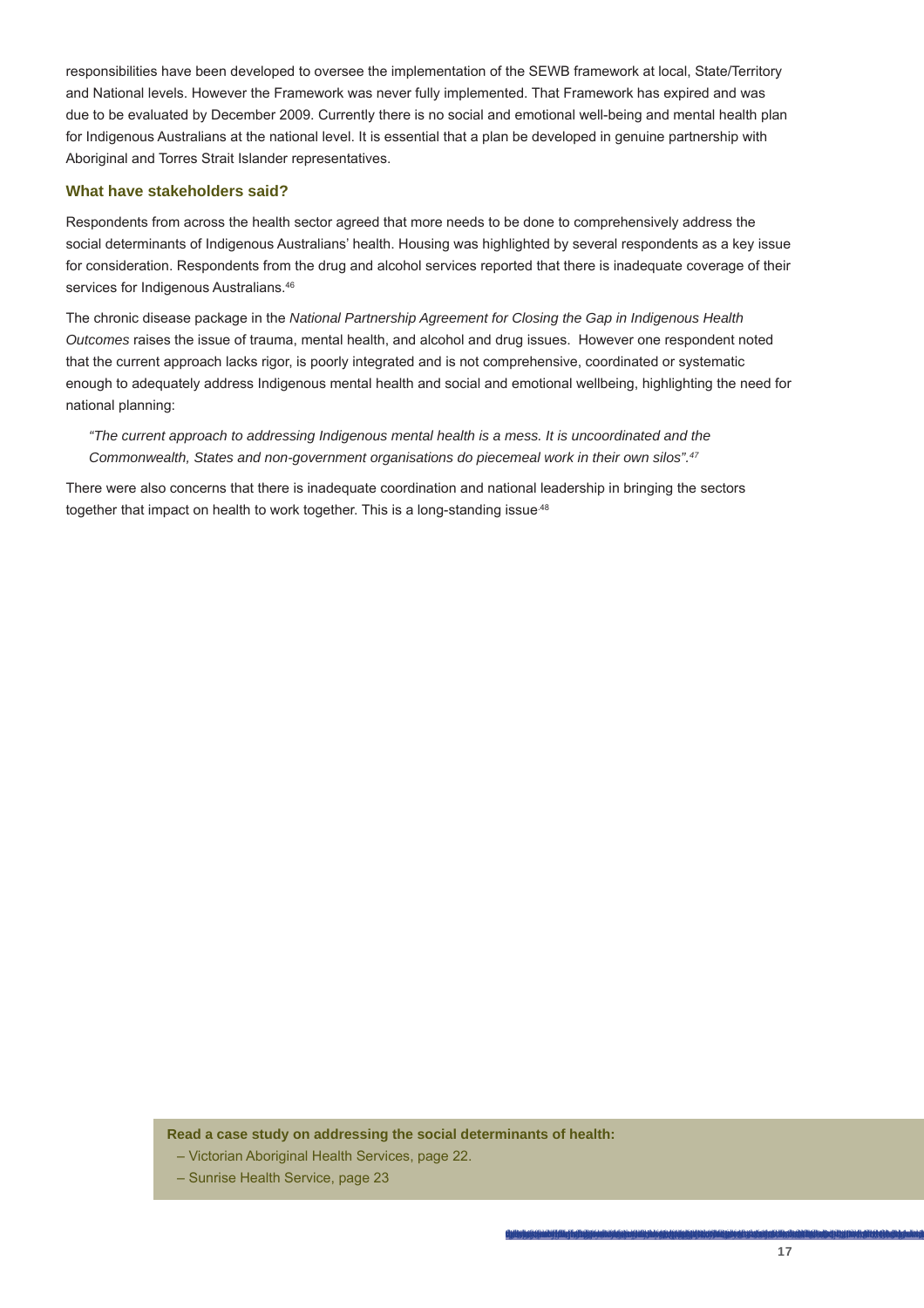#### 5. THE USE OF TARGETS IN RELATION TO HEALTH OUTCOMES; MONITORING AND ACCOUNTABILITY FOR ABORIGINAL AND TORRES STRAIT ISLANDER HEALTH

#### **In the** *Statement of Intent,* **the Australian Government commits to:**

- Measure, monitor and report on our joint efforts, in accordance with benchmarks and targets, to ensure that we are progressively realising our shared ambitions.
- Building on the evidence base and supporting what works in Aboriginal and Torres Strait Islander health, and relevant international experience.

#### The situation in November 2007, on the election of the Rudd Government.

- The NSFATSIH provided key action areas and the *Aboriginal and Torres Strait Islander Health Performance Framework* measures progress against baselines, but no targets were set by governments for Aboriginal and Torres Strait Islander peoples to attain health equality;
- In many key areas, there are poor and inconsistent data collection; and
- Very little accountability for Aboriginal health related outcomes.

#### Progress since 2007

- The adoption of the 6 COAG targets and 'building blocks' that underpin the targets<sup>49</sup> and the alignment of the Overcoming *Indigenous Disadvantage Framework* with them;
- The making of commitments, such as those in the *Statement of Intent,*  against which the Australian Government can be held accountable;
- Improved reporting around Aboriginal health outcomes including the Prime Minister's report on the first sitting of Parliament each year and an annual report by the COAG Reform Council against key performance indicators;
- \$46m devoted to improving data collection in the NIRA and the Integrated Strategy;
- Agreement to work with key research institutions to strengthen evidence-based health initiatives for the Aboriginal population;
- It is understood that NIHEC is currently developing a set of detailed health targets; and
- The 'Closing the Gap Clearinghouse' has been established to provide access to a collection of information to monitor progress on closing the gap.<sup>50</sup>

Challenges remain: the use of targets is inconsistent and there are no supporting sub-targets below the overall targets at the COAG level. Accountability for health outcomes in the Aboriginal and Torres Strait Islander population is still spread across many agencies and jurisdictions with the onus of reporting inappropriately burdening ACCHSs. Although non-Aboriginal mainstream organisations receive substantial funding for the improvement of Aboriginal people's health, there are poor measures and indicators of outcomes and limited mechanisms for reporting.

#### What's needed?

A wider range of targets and sub-targets is needed to be incorporated into the national plan for health equality. A major effort to improve accuracy, coverage and availability of health data in relation to fixing long-standing data gaps is vital if setting targets is to be meaningful.

Clear lines of responsibility and evaluation mechanisms must be established, particularly in relation to the meeting of targets.

#### *What have stakeholders said?*

en andere de la proprieta de la proprieta de la proprieta de la proprieta de la proprieta de la proprieta de la

Accountability and the effective monitoring of programs was considered vital by stakeholders. For example, the outcomes of the *National Partnership Agreement for Closing the Gap in Indigenous Health Outcomes* should be measured (against the COAG targets) over a period of time to understand what has worked and what needs to change.<sup>51</sup>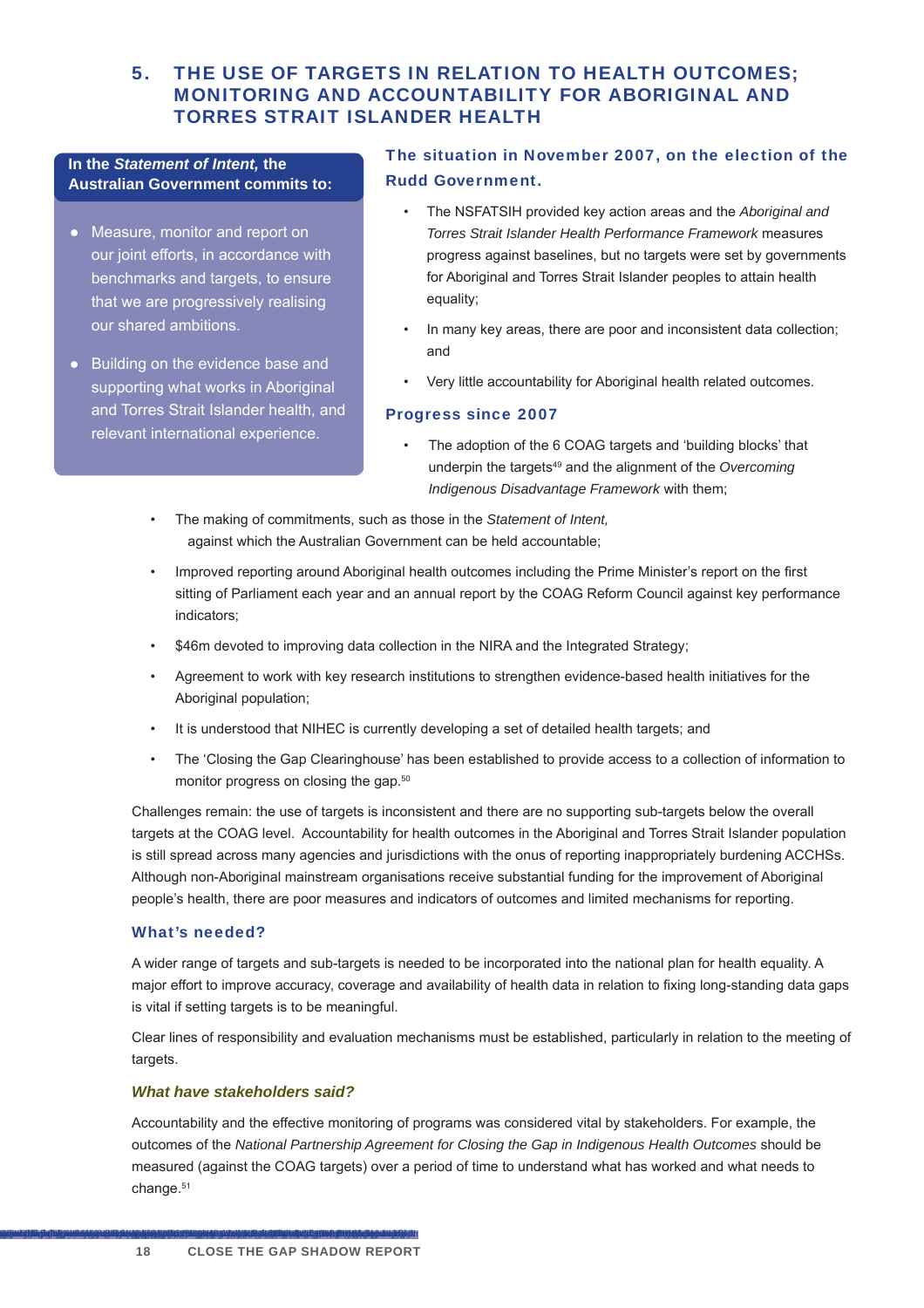One respondent from the Aboriginal Community Controlled Health Services Sector asserted:

*"We want to see evidence that Aboriginal people have more access to health care and quality health care as a result of the COAG funding to mainstream services. We want to see evidence that those in need are being targeted through diversion of funds in this direction".52*

The need to monitor specific outcomes effectively was also commented on because:

"Whilst an evaluation of the COAG package might show more Medicare claims and referrals we won't know if *these people are already users of the health system. Are we reaching the hard to reach"?53*

A respondent from the non-Indigenous health sector stressed the need for a joint commitment to monitoring across the sector. He commented that:

*"The point is that the commitment to improve Indigenous health has been made. It must be seen as a shared commitment and the monitoring of the commitments must be a collective response".54* 

Again, a pressing concern was the potential for an increased reporting burden on Aboriginal Community Controlled Organisations related to the implementation of COAG initiatives.55

> **Read case studies on monitoring and using an evidence base to improve services and supporting what works:**

- Victorian Aboriginal Health Service, page 22
- Australian Indigenous Doctors' Association collaboration with Medical Deans Australia and New Zealand, page 25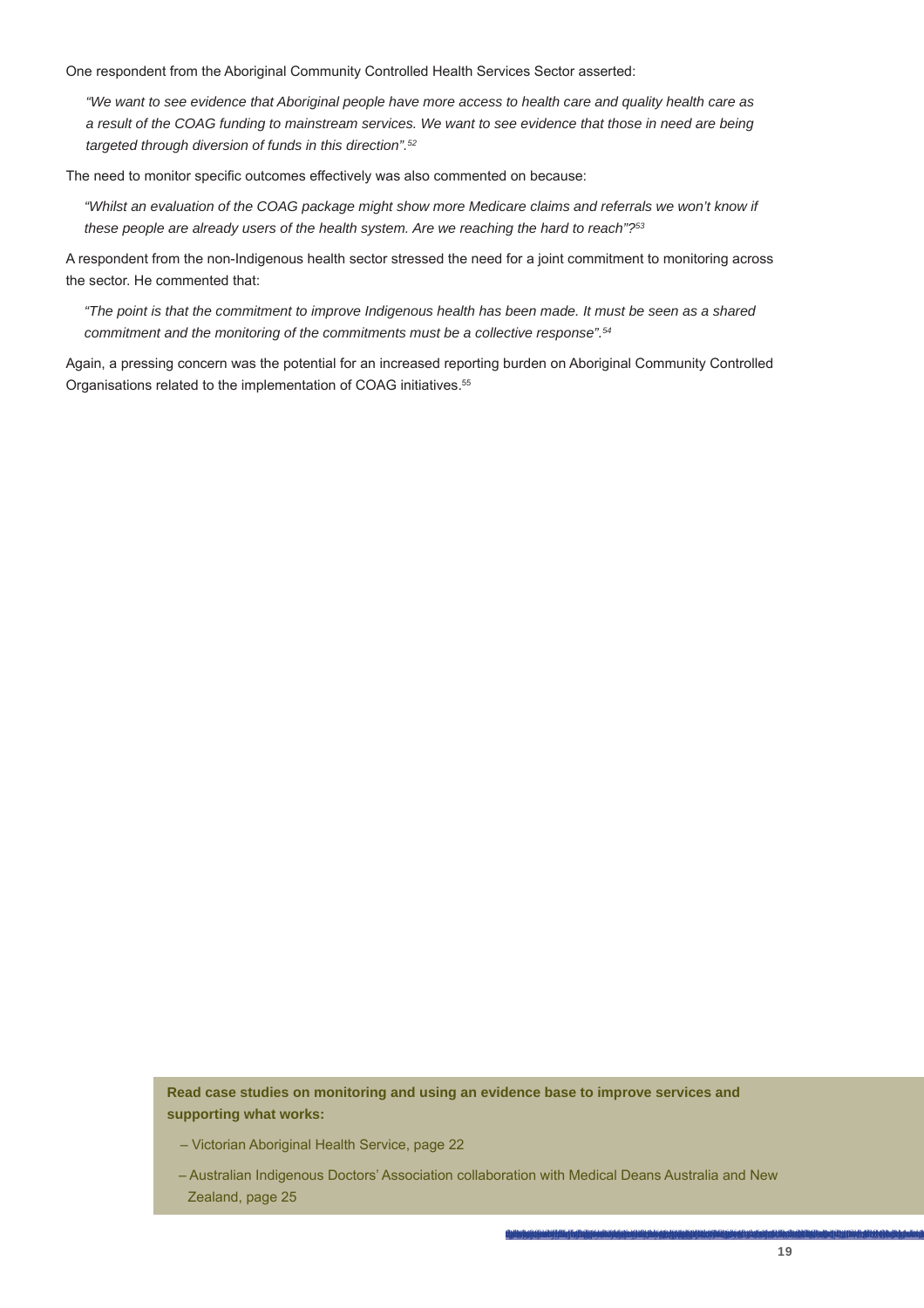#### 6. CONCLUSION

Since the Close the Gap campaign began in 2007, more than 135,000 Australians have pledged their support for an end to the health crisis affecting the Aboriginal and Torres Strait Islander population.

In response, Federal, State and Territory governments accepted the challenge and committed to Close the Gap. They have also committed substantial new funding (through to 2012) as part of their initial response.

So far, we have seen some positive progress from Government. However, key commitments from the Statement of Intent remain unmet with, as yet, little indication from the Australian Government as to when they will be. These include commitments:

- **To a comprehensive, long-term plan of action… in order to achieve equality of health status and life expectancy between Aboriginal and Torres Strait Islander peoples and non-Indigenous Australians by 2030;**
- **To ensuring the full participation of Aboriginal and Torres Strait Islander peoples and their representative bodies in all aspects of addressing their health needs; and**
- **To supporting and developing Aboriginal and Torres Strait Islander community controlled health services in urban, rural and remote areas in order to achieve lasting improvements in Aboriginal and Torres Strait Islander health and wellbeing.**

All of the commitments in the *Statement of Intent* are critical to closing the gap if we are to end the health crisis that sees Indigenous Australian men suffering heart disease and stroke at three times the rate of other Australian men, and Indigenous Australian women dying from cervical cancer at a rate five times higher than their non-Indigenous counterparts.

A national effort informed by all the principles that underpin the *Statement of Intent* is necessary to achieve health equality for the Aboriginal and Torres Strait Islander population by 2030. The Close the Gap Steering Committee – representative of the country's key Aboriginal and Torres Strait Islander and non-Indigenous health organisations – urges Australian governments to meet these commitments as a matter of urgency.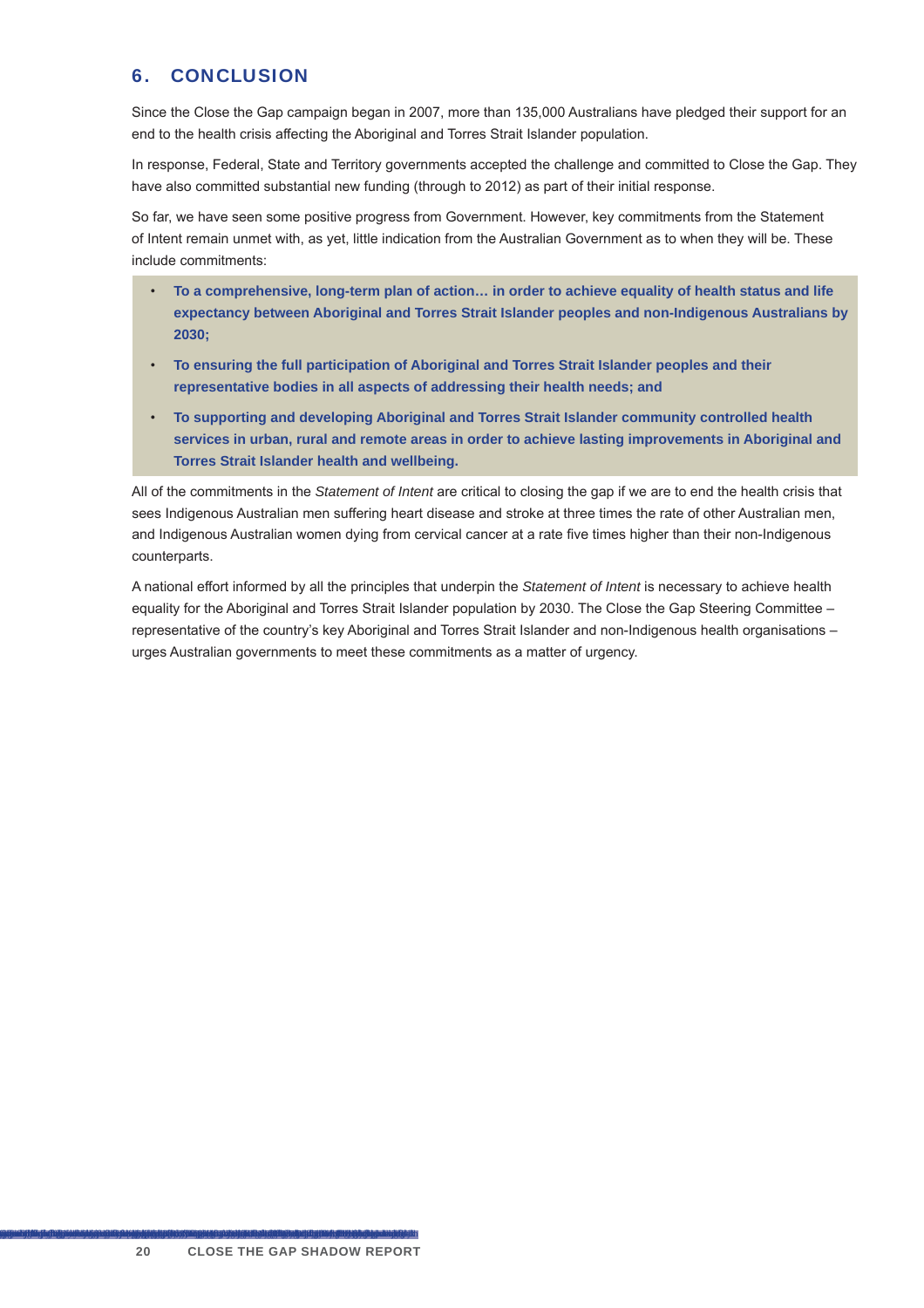#### SUMMARY OF WHAT'S NEEDED

#### **NATIONAL PLAN FOR THE ACHIEVEMENT OF HEALTH EQUALITY FOR ABORIGINAL AND TORRES STRAIT ISLANDER PEOPLES BY 2030**

• A comprehensive, long-term plan of action that is targeted to need, evidence-based and capable of addressing the existing inequalities in Indigenous health.

#### **HEALTH CARE SERVICES AND HEALTH INFRASTRUCTURE FOR INDIGENOUS AUSTRALIANS**

- A five year Capacity Building Plan for Aboriginal Community Controlled Health Services (including governance, capital works and recurrent support) to provide comprehensive primary health care to an accredited standard and to meet the level of need;
- A comprehensive audit of health service needs in Indigenous communities and an inventory of existing services against those needs:
- A strategic address to health infrastructure in communities as a key element of a national plan for Indigenous health equality;
- A well-connected health care system and well-integrated services to ensure that, wherever patients choose to access care, they will be provided with a quality service and receive appropriate continuity of care;
- Culturally appropriate comprehensive primary health care services, at a level commensurate with need;
- A comprehensive plan of action for the training of an Aboriginal and Torres Strait Islander health workforce to meet the 2018 target as part of the national plan.

#### **A PARTNERSHIP BETWEEN AUSTRALIAN GOVERNMENTS AND ABORIGINAL AND TORRES STRAIT ISLANDER PEOPLES AND THEIR REPRESENTATIVES**

- A genuine and inclusive approach to partnership with Aboriginal and Torres Strait Islander peoples and their representatives;
- A national partnership agreement for the achievement of Aboriginal and Torres Strait Islander health equality by 2030 touching on all the determinants of inequality.

#### **THE SOCIAL AND CULTURAL DETERMINANTS OF ABORIGINAL AND TORRES STRAIT ISLANDER HEALTH**

- As a part of a national plan, an address to all the determinants of health inequality that incorporates a range of social and cultural determinant targets in addition to the existing COAG education and economic participation targets;
- As a part of a national plan, a social and emotional well-being and mental health plan developed in genuine partnership with Aboriginal and Torres Strait Islander peoples and representatives.

#### **THE USE OF TARGETS IN RELATION TO HEALTH OUTCOMES; MONITORING AND ACCOUNTABILITY FOR ABORIGINAL AND TORRES STRAIT ISLANDER HEALTH**

- A wider range of targets and sub-targets incorporated into the national plan for health equality. The Close the Gap Health Equality Targets are intended to be a start to this process and can inform further work in this area;
- Improvement of accuracy, coverage and availability of health data in relation to fixing long-standing data gaps;
- Clear lines of responsibility and evaluation mechanisms, particularly in relation to the meeting of targets.

a haya ta baba a mashi na gaba a sa ay sa da batay farma a ma gaban sa tin a gaban sa canan sa cin sa masa ta ta gana canan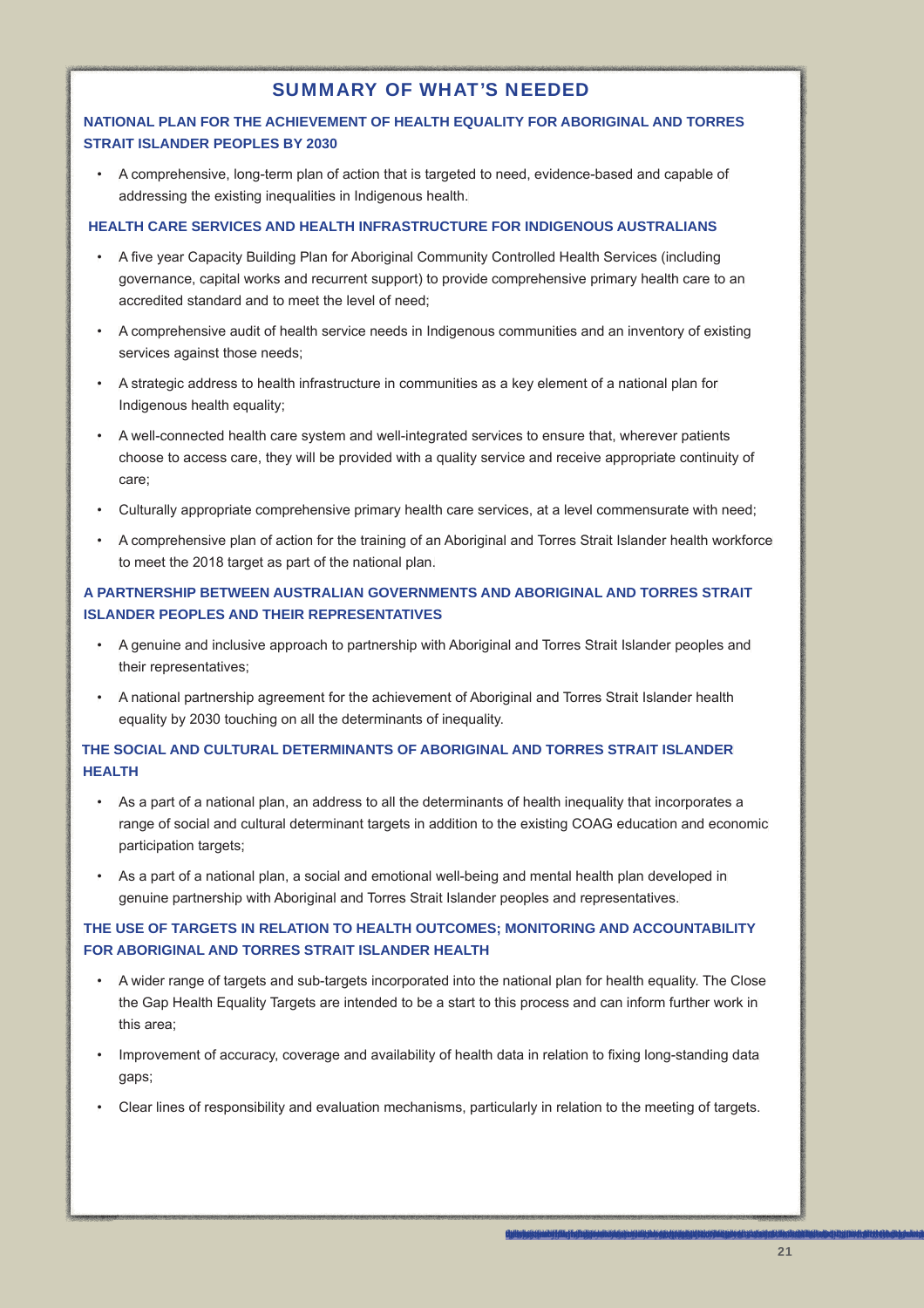## PART II CASE STUDIES



**There are many examples around the country of organisations, people, and communities working to close the gap in health equality between Indigenous and non-Indigenous Australians. This section provides a snapshot of just a few approaches that highlight why the principles contained in the Statement of Intent are important. In essence, they demonstrate how the Statement of Intent links to practice on the ground, as well as the types of approaches that can contribute to closing the gap and meeting the Governments' targets.**

Community Elder Aunty Elma Thorpe from Victorian Aboriginal Health Service (VAHS).

#### Victorian Aboriginal Health Service (VAHS)

For the last three decades, the Victorian Aboriginal Health Service has provided a "one stop shop" of culturally appropriate primary health care to the Victorian Aboriginal community in the Metropolitan region of Melbourne. VAHS takes a holistic approach to health care and emphasises preventative medicine and community care, together with clinical care. This includes medical services (sexual health, health assessments), family counselling and outreach programs, dental and health programs (such as maternal and child health) and community programs (such as Active Elders Program).

VAHS also works to address generational social disadvantage, grief and trauma and improve health outcomes with extensive mental health and social and emotional well being programs. VAHS offers adult mental health programs, gamblers help programs, and child and adolescent mental health. The service's holistic approach extends to building the livelihood opportunities, self-esteem and confidence of unemployed Aboriginal youth and in collaboration with Mission Australia and the Victorian Government, VAHS has developed a social enterprise restaurant – Charcoal Lane – in inner-city Melbourne to develop the professional and life skills of Aboriginal youth for a career in the hospitality industry.

VAHS' strength is in its evidence-based model of service delivery that ensures the service is reviewed and adapted to meet community needs. For example VAHS has developed a health record diary to support clients in the *Healthy for Life* program to record medication requirements, contacts and appointments. The capacity of VAHS to strengthen its service delivery, coordination of care, and meet priority needs is enhanced through partnerships with mainstream health services and other Aboriginal health providers. For example, to improve hospital discharge planning and referral pathways VAHS has established the ASK program - Access to Services for Koories limited - with the Northern Division of General Practices to ensure clients are engaged and able to access services from General Practitioners and specialists.

VAHS is unique in its ability to offer a "home away from home" for Aboriginal people and in its capacity to continue to reach the most disadvantaged. Its comprehensive primary health care services are provided in a setting that Aboriginal people can identify with. This offers an opportunity to socialise with others and access information in a nonthreatening and comfortable environment. VAHS comprehensive approach to health in an urban setting allows it to attract a broad base of clinical staff and to offer a high quality and a range of allied health, specialist and non-clinical care services to Aboriginal people.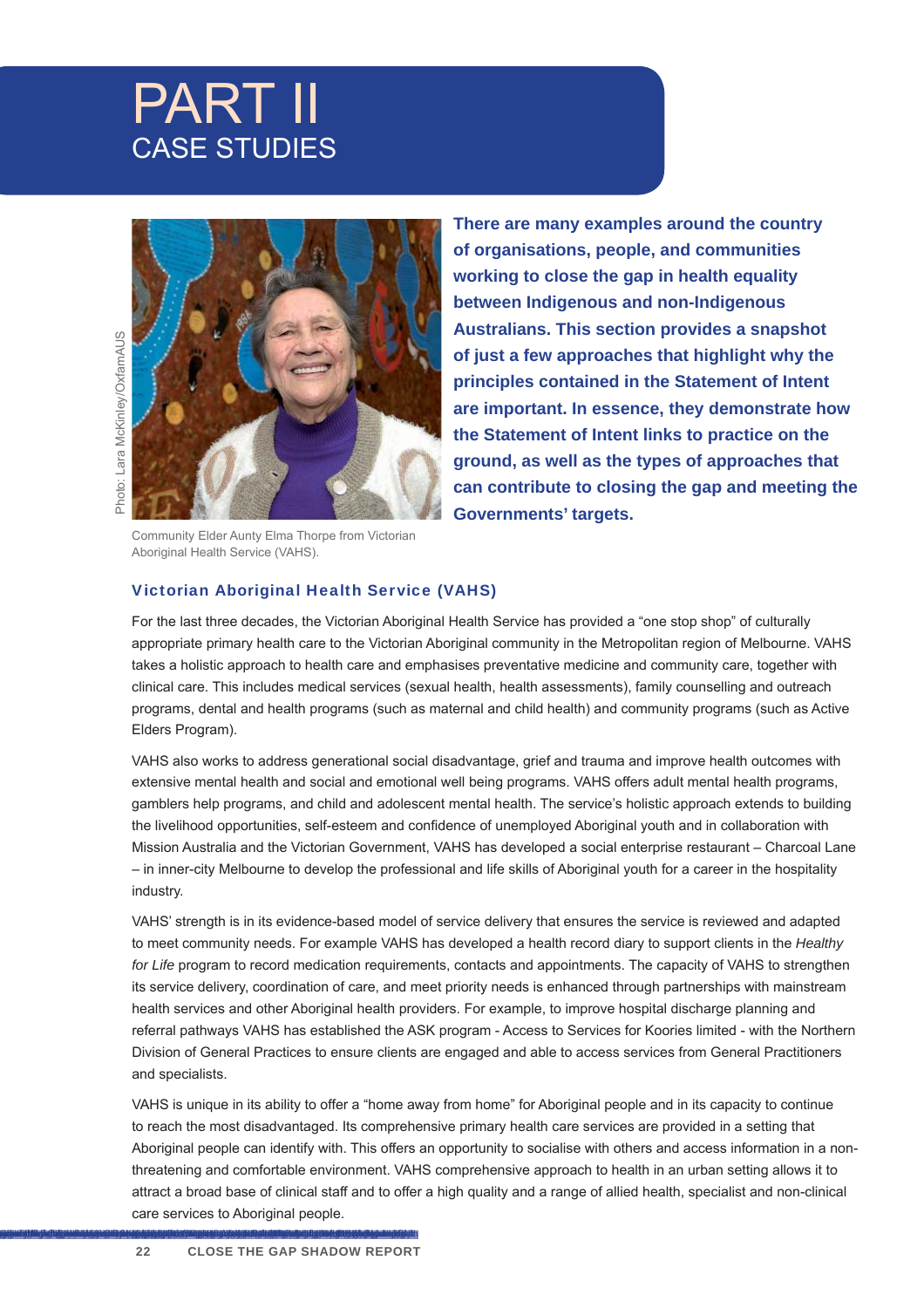#### Many Rivers Alliance

The Many Rivers Alliance is an alliance of Aboriginal Community Controlled Health Services.

The Alliance brings together five Aboriginal Community Controlled Health Services (Biripi, Durri, Galambilia, Bulgarr Ngaru, Dharah Gibinj) and two Aboriginal Medical Services (Bullina, Bugalaweena) on the North Coast of NSW. The purpose is to jointly decide on the best use of resources and to plan at a regional level. The rationale was to ensure organisations are not competing over limited resources but instead taking a region-wide view of what services and resourcing was required, and where they should be directed. The Alliance strengthens members' capacity to present a more strategic, collective position to Government and the Area Health Service in relation to resource allocation and programs.

Meeting every six weeks, the Alliance considers which organisations are best placed to auspice new positions or programs proposed by Government. It also considers issues such as joint research or pilot programs that might inform the work of Alliance members or provide the evidence to advocate for Government support for programs. Good practice in individual organisations policies is shared among Alliance members, resulting in improved services and increased consistency across the region. One example of this is in relation to human resources where, as a result of different and diverse funding sources, the same positions in different organisations are paid differently. This causes difficulties for some organisations to compete in the labour market. The Alliance is trying to move towards greater parity in pay and conditions for similar positions.

The Alliance enjoys a good working relationship with Government. However, with all partnerships and organisations, the Alliance faces some challenges. There is no recurrent funding, which limits forward planning and certainty. There is also a preference on the part of governments when considering new projects to fund pilot positions rather than ongoing programs. This limits the capacity of organisations to attract, retain and develop staff. While engagement with the Alliance by Government is welcome and positive, the development of policy for the region is still exclusive of the Alliance, that is, the Department develops a regional plan every year prior to presenting it to the Alliance for endorsement, rather than developing the plan jointly with the Alliance.



Bruce Hall and Aboriginal Health Worker from Sunrise AMS, Jefferson Thorpe.

The Many Rivers Alliance is an example of how Aboriginal Community Controlled Health Organisations can work together in partnership, develop strategic approaches to regional planning and engage positively with Government.

#### Sunrise Health Service

Sunrise Health Service is an Aboriginal Community Control Health Service that provides primary health care services to remote Aboriginal communities and pastoral stations from nine health centres spread across the Katherine region.

Consistent with the work of Aboriginal Community Controlled Health Services elsewhere, Sunrise offers comprehensive primary health that include primary clinical and emergency care, health promotion and social support, chronic disease, nutrition and aged care programs, women's, men's and child health and physical activity programs.

The Sunrise Board sets the policy direction. Ten Community Health Committees (CHC) have been established to ensure local autonomy and involvement in planning the development of the health services at the community level.

Sunrise is guided by a principle of genuine community control of the service. It sees good governance as critical to sustainability. It has therefore invested in building the governance of every CHC and the Sunrise Health Service Board, focussing on business and financial management, work practices and accountability, and applying a mix of visual, oral and written communication strategies that could be locally understood. It has worked to enhance the capacity of each CHC to solve local issues.

A particular challenge for the organisation has been the siloed funding arrangements that exist for Aboriginal health.

e de transforma de la producción de completa de la consecución de la completa de la decembra de la consecución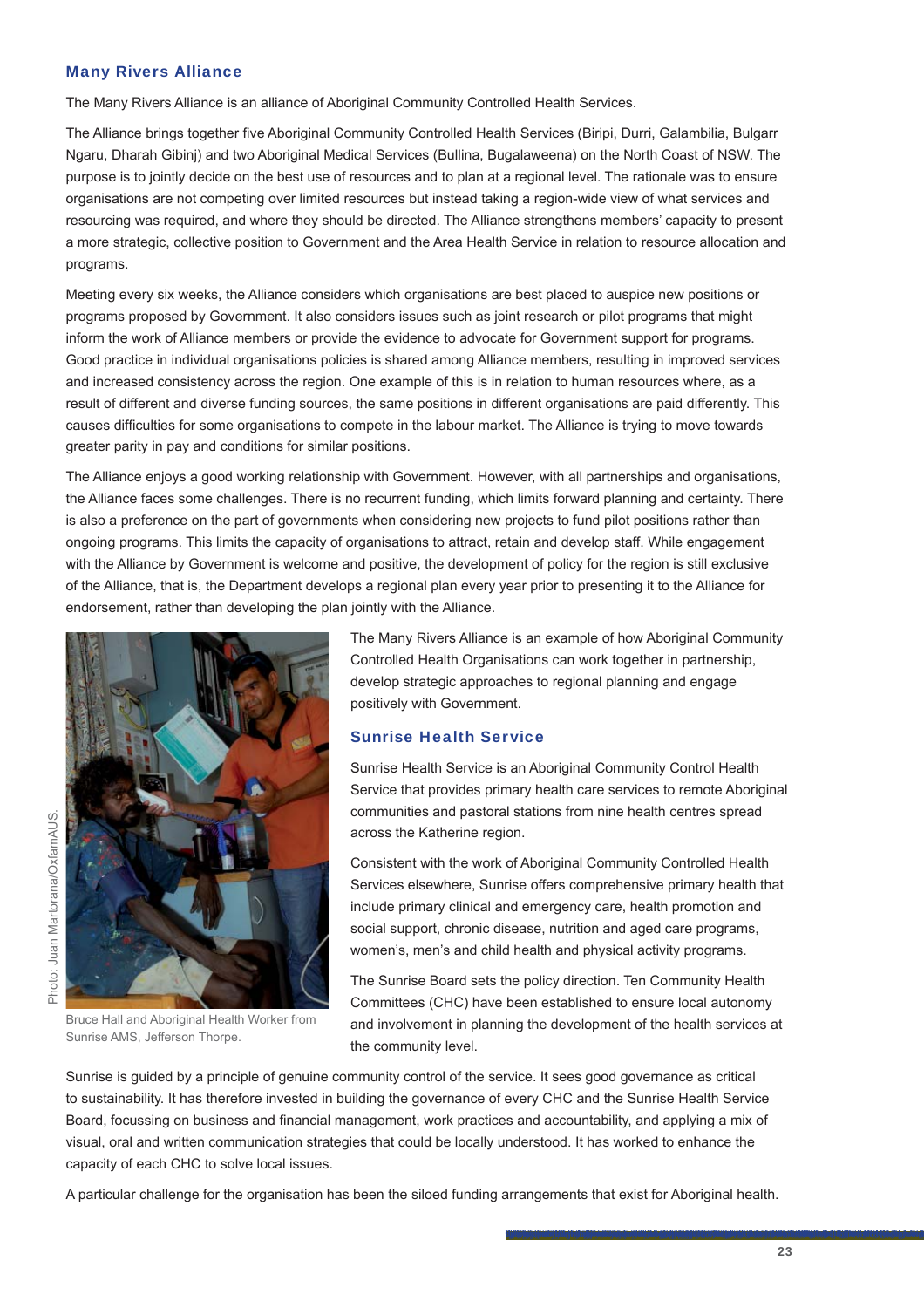As a result, Sunrise has faced difficulty integrating Government-led programs and specialist services, particularly those related to the Northern Territory Emergency Response, with existing service delivery frameworks.

Sunrise has focused on developing and building partnerships that sustain strong connections with communities and growth in line with local priorities. Further partnerships with Fred Hollows Foundation, Ian Thorpe Foundation for Youth Trust and Honda Foundation have been based on strengthening local structures and have resulted in enhanced capacity in the area of literacy, nutrition, child health and aural health.

The work undertaken in relation to transparent governance processes, appropriate and localised communication strategies, Aboriginal workforce and local ownership of the health service have been particularly important to the organisation's success. While meeting the community needs and expectations for expansion the organisation has ensured the strong elements of Aboriginal community control remain intact.

#### Aboriginal Medical Services Alliance Northern Territory (AMSANT)

AMSANT is the peak body for Aboriginal Community Controlled Health Services in the NT. There are some 26 member services across the NT. To improve Aboriginal health outcomes, AMSANT seeks the provision of high quality comprehensive primary health care services to address the significant health needs that exist in all Aboriginal communities.

AMSANT, together with Northern Territory and Commonwealth health authorities have entered into a formal partnership (the Northern Territory Aboriginal Health Forum) to oversee Aboriginal health delivery, funding and policies. This Forum meets quarterly to review progress, plan future activities and share information.

Forum priorities in the 2008-2010 period involve reform of the Aboriginal primary health care delivery to improve efficiency, quality and ensure Aboriginal people get improved access to the core primary care services needed to "Close The Gap". A key element in this plan is an expansion in the coverage of regionally-based Aboriginal community controlled primary health care services to cover all parts of the Northern Territory. This project builds on the successes of the two existing regional Aboriginal health boards in the Katherine district and the many successful community based services that are now integrating into a regional service model.

To assist this ambitious plan, the Forum recently launched the document *Pathways to Community Control* to provide the policy framework needed to guide the transfer of services to new regional Aboriginal Community Controlled Services. The Pathways document represents the shared commitment of the NT Aboriginal Heath Forum to the development of a strategy to secure greater levels of Aboriginal community control in the delivery of comprehensive primary health care in the NT.

At the regional level of the NT throughout 2009, there was extensive activity and consultation around the formulation of multi-provider regional health plans and consideration of long-term health governance options. This work will continue well into 2010. In the meantime, an increased investment in health service delivery by the Commonwealth is allowing a welcome increase in access to primary health care services by Aboriginal people.

A recent health regional summit, hosted by AMSANT<br>
The Inala Indigenous Health Service<br>
The Inala Indigenous Health Service (IIHS) is a<br>
South-West Brisbane. IIHS was established in<br>
of Aboriginal and Torres Strait Islande

A recent health regional summit, hosted by AMSANT, held in Alice Springs.

#### The Inala Indigenous Health Service

The Inala Indigenous Health Service (IIHS) is a mainstream primary health care service based in the Inala suburb of South-West Brisbane. IIHS was established in 1995 by Queensland Health in response to an extremely low number of Aboriginal and Torres Strait Islander patients (12) attending the mainstream service, despite 8% of the Inala population identifying as Indigenous Australian.

Inala offers a "one stop shop" for Aboriginal and Torres Strait Islander clients. It provides access to chronic disease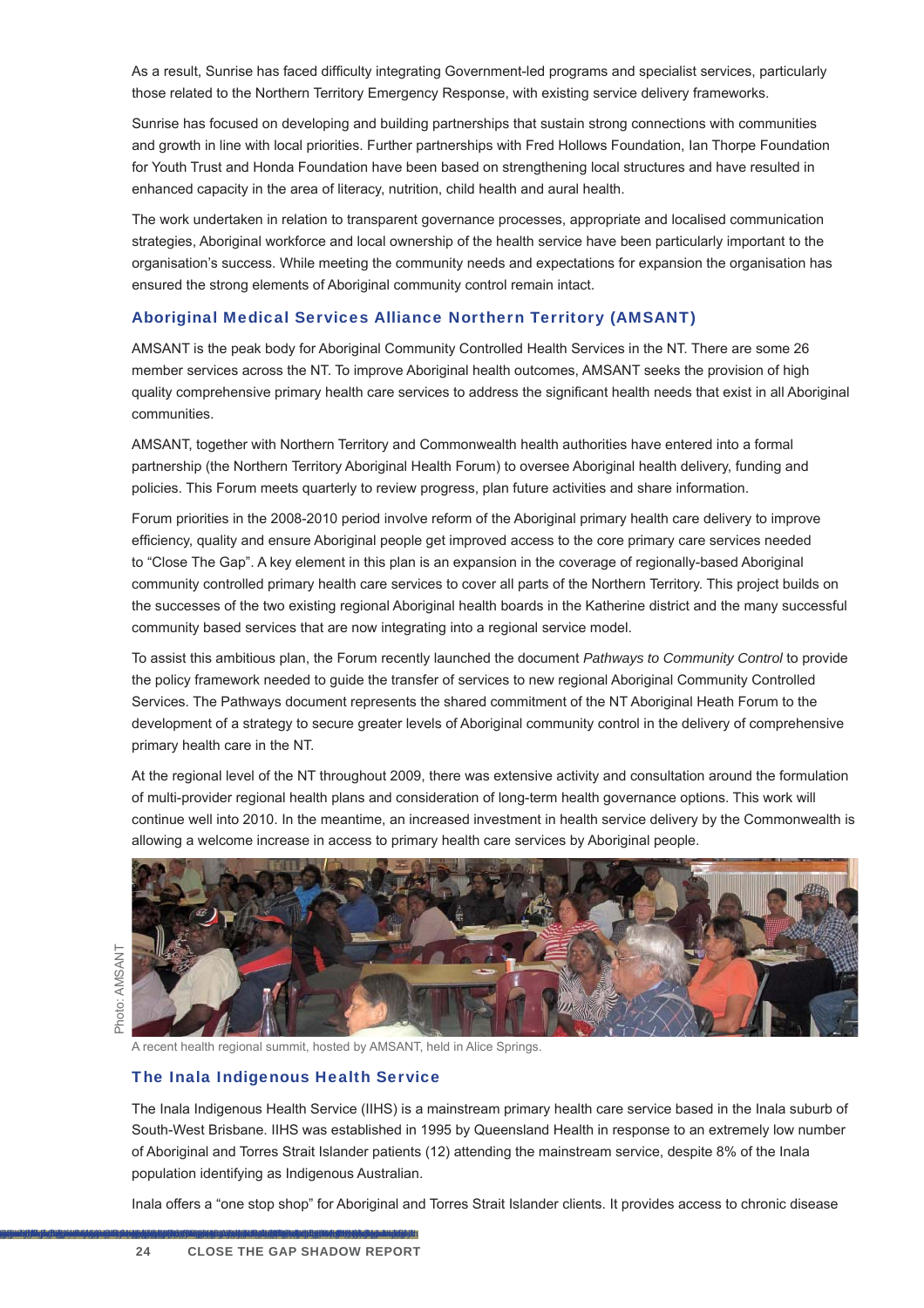prevention and management, health checks across the life span, allied health and child health services, mental health and alcohol and other drug services. Over the last 14 years, it has increased access to services for the Aboriginal and Torres Strait Islander population. In 2009 there were 3500 patients registered with around 1,200 medical consultations completed each month.

Systemic and cultural changes have been important to this success. An Indigenous doctor in a strong leadership position, Indigenous staff, culturally sensitive non-Indigenous staff and a more relaxed medical setting (such as culturally appropriate waiting room, flexibility about time) have contributed to increased cultural safety of the mainstream service. The one stop shop approach, combined with the ability to bulk bill patients, has increased access and led to the employment of extra staff to meet the demand.

Indigenous leadership has assisted the organisation to partner and link with other Aboriginal and Torres Strait Islander health organisations at the local, State and Commonwealth level. This has contributed to Inala's ability to sustain the change in service delivery and continue to offer quality, comprehensive and relevant care to Aborginal and Torres Strait Islander clients. Community consultation and participation of local elders in the development and implementation of IIHS's services has also been fundamental to sustainability. Strong links with the elders has created trust within the community and led to improved access to the service and increased community participation in the design and implementation of community-based health initiatives.

The Queensland Government has recognised the merit of the IIHS model for improving Aboriginal and Torres Strait Islander health and has agreed to fund the development of IIHS to become a Centre of Excellence in Indigenous Primary Health Care. The Centre will not only offer comprehensive primary health care but will also aim to address current shortfalls in workforce development through specialised training, and linking with universities to deliver high quality teaching to medical students about primary health care, including the management and treatment of chronic disease. An applied research agenda focused on Aboriginal and Torres Strait Islander health issues and specialist outreach clinics to improve access will also be integrated components of the centre.

#### Australian Indigenous Doctors Association (AIDA) collaboration with Medical Deans Australia and New Zealand

In October 2008 Australian Indigenous Doctors' Association and the Medical Deans Australia and New Zealand (Medical Deans) signed a Collaboration Agreement 2008-2011 (the *Agreement*) 56 to progress tangible long-term improvements in the health and wellbeing of Aboriginal and Torres Strait Islander peoples, as well as adequately address health workforce shortages. The Agreement is a joint commitment to work together to realise the potential of Aboriginal and Torres Strait Islander medical students and to strengthen non-Indigenous medical graduates' capacity to practice with cultural competence and confidence in Aboriginal and Torres Strait Islander health settings.

The Agreement has been operationalised within the two organisations. The result is a high level and sustained commitment to collaborate to improve Aboriginal and Torres Strait Islander health, financial investment in identified priorities and a transfer of knowledge across the two organisations. For example, the Indigenous Knowledge Initiative for Deans - an initiative of the *Agreement* – has exposed Medical Deans to a particular set of health issues that they may not have been familiar with, having a significant impact on the ways in which Medical Deans deal with Aboriginal and Torres Strait Islander issues.

AIDA and Medical Deans have also jointly influenced broader structural reform and policy and program agendas in both national health and education. For example joint program work is ongoing on a variety of tools for supporting medical school reform and revised standards and procedures for the accreditation of medical schools, such as the *Indigenous Health Curriculum Framework* and the *Healthy Futures* recommendations for the recruitment and retention of Indigenous medical students.

The collaboration is based on mutual respect and a commitment to joint decision-making, priority setting, and constant learning and reflection. The commitment of AIDA and Medical Deans to work together and the successes in relation to the joint work program is evidence of how the priority issues to close the gap in Aboriginal and Torres Strait Islander health can be progressed in real partnership.

a hay for the finite of the construction of the planned and programmed in the construction of the complete of the construction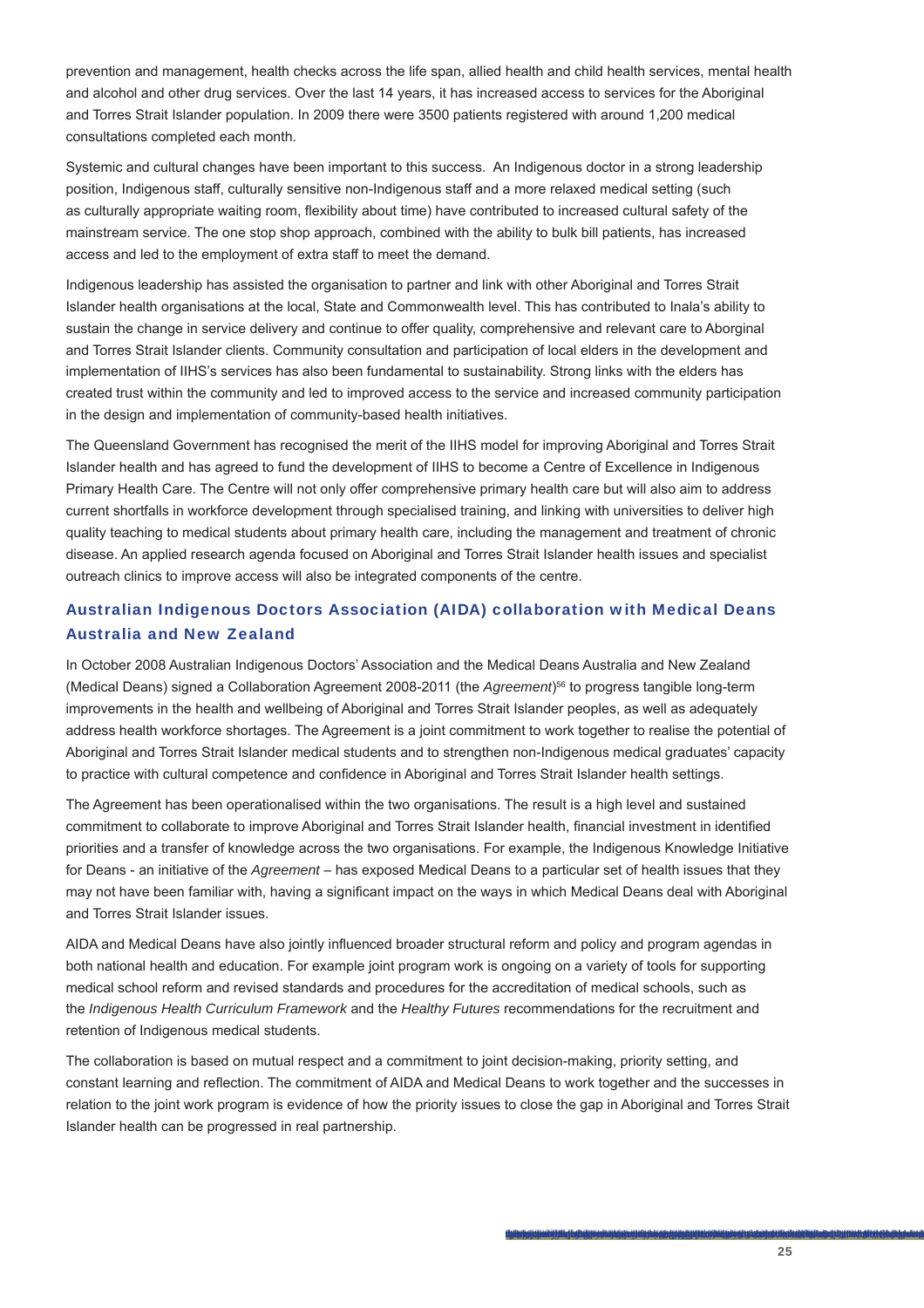#### Appendix 1:

#### **The National Strategic Framework for Aboriginal and Torres Strait Islander Health (NSFASTSIH) 2003-13 and the post-Dec 2007 policy landscape**

The NFASTSIH is a national plan for Aboriginal and Torres Strait Islander health created prior to many of the features of the current and emerging policy landscape.

In tabular form below is an analysis of the National Strategic Framework as it stands with suggested reform directions that would need to be addressed if it were to be revised as a plan for Aboriginal and Torres Strait Islander health equality within a generation.

| <b>Ambition and focus</b>                | It is not linked to an equality framework or to targets;<br>$\bullet$<br>A revised plan would need to include reference to the COAG and the Close the Gap Statement of Intent<br>$\bullet$<br>targets.                                                                                                                                                                                                                                                                                                                                                                                                                                                                                                                                                                                                                                                                                                                                                                |
|------------------------------------------|-----------------------------------------------------------------------------------------------------------------------------------------------------------------------------------------------------------------------------------------------------------------------------------------------------------------------------------------------------------------------------------------------------------------------------------------------------------------------------------------------------------------------------------------------------------------------------------------------------------------------------------------------------------------------------------------------------------------------------------------------------------------------------------------------------------------------------------------------------------------------------------------------------------------------------------------------------------------------|
| <b>Timeframe</b>                         | Expires in 2013.<br>$\bullet$                                                                                                                                                                                                                                                                                                                                                                                                                                                                                                                                                                                                                                                                                                                                                                                                                                                                                                                                         |
| Sub-targets/ time<br>frames              | NSFATSIH was signed off by ministers in 2003 in a policy environment that did not include a commitment<br>$\bullet$<br>to targets;<br>Contains a number of important aims that would support the setting of targets it does not set quantifiable<br>$\bullet$<br>targets;<br>The Aboriginal and Torres Strait Islander Health Performance Framework provides an excellent basis to<br>$\bullet$<br>measure progress towards targets and has existing measures that will allow this to occur. However, while<br>the 2008 Performance Framework Report acknowledges the targets it does not explicitly state them or<br>comment on progress towards achieving them.                                                                                                                                                                                                                                                                                                     |
| <b>Rights based</b>                      | Does not explicitly reflect a human rights framework.<br>$\bullet$                                                                                                                                                                                                                                                                                                                                                                                                                                                                                                                                                                                                                                                                                                                                                                                                                                                                                                    |
| <b>Comprehensiveness</b>                 | Through its 'Aims' and 'Priorities', the NSFATSIH addresses a range of health concerns including: life<br>$\bullet$<br>expectancy, mortality and infant mortality; chronic diseases; communicable disease; substance misuse,<br>mental disorder, stress, trauma and suicide; injury and poisoning; family violence, including child abuse<br>and sexual assault; child and maternal health and male health.<br>Much of the content is expressed as Key Result Areas (KRAs) which require considerable<br>$\circ$<br>strengthening as indentified below.<br>Key Result Area 4 - (Mental health, social and emotional wellbeing and substance use)<br>Despite the development of the Social, Emotional Well-being Framework progress has been slow;<br>$\circ$<br>In relation to substance use, specific strategies are essential in relation to reducing smoking rates<br>$\circ$<br>among Indigenous Australians - no significant reduction has occurred in 10 years. |
| <b>Marginalised groups</b>               | Some areas such as youth and men's health do not have strong and explicit commitments to deliver<br>$\bullet$<br>improvements.                                                                                                                                                                                                                                                                                                                                                                                                                                                                                                                                                                                                                                                                                                                                                                                                                                        |
| <b>Partnerships</b>                      | Issues to address include: the continued/ expanded role of NACCHO and affiliates; the role of NIHEC<br>$\bullet$<br>/ the national Indigenous representative body; partnerships at national, regional and local levels; and<br>the role of professional bodies such as Australian Indigenous Doctors' Association (AIDA), Congress<br>of Aboriginal and Torres Strait Islander Nurses (CATSIN), Indigenous Allied Health Australia (IAHA),<br>Australian Indigenous Psychologists Association (AIPA) and Indigenous Dentists' Association of Australia<br>(IDAA) etc                                                                                                                                                                                                                                                                                                                                                                                                  |
| <b>Accountability</b>                    | Key Result Area 9 (Accountability).<br>$\bullet$<br>Accountability should be explicitly linked to targets.                                                                                                                                                                                                                                                                                                                                                                                                                                                                                                                                                                                                                                                                                                                                                                                                                                                            |
| <b>Resourcing</b>                        | There were no resources attached to the National Strategic Framework.<br>$\bullet$<br><b>Key Result Area 8 (Resources)</b><br>$\bullet$<br>The period since the finalisation of the NSFATSIH has seen a very significant increase in resources<br>$\circ$<br>allocated to primary health care. It is time to commit to further resource allocations to build on that<br>increase and to address important areas such as substance use, social and emotional well-being<br>and population health.                                                                                                                                                                                                                                                                                                                                                                                                                                                                      |
| <b>Harnessing the</b><br>mainstream      | Key Result Area 2 (Mainstream health)<br>$\bullet$<br>A stronger commitment to measurable improvements in mainstream health system delivery for the<br>$\circ$<br>Aboriginal and Torres Strait Islander population is warranted;<br>Despite a range of initiatives to improve the health system, it is clear that significant deficiencies<br>remain.<br>Key Result Areas 5 and 6 (Environmental health, wider strategies)<br>$\bullet$<br>While the recognition of the social determinants of health in a health strategy was a significant step<br>$\circ$<br>when the NSFATSIH was developed, it is timely to review the relative emphasis given to these and<br>particularly to give a strong focus to education and employment.                                                                                                                                                                                                                                  |
| <b>Building the capacity</b><br>of ACCHS | <b>Key Result Area 1 (ACCHS)</b><br>$\bullet$<br>This could include a capacity building plan for ACCHS.<br>$\circ$                                                                                                                                                                                                                                                                                                                                                                                                                                                                                                                                                                                                                                                                                                                                                                                                                                                    |
| <b>Health workforce</b>                  | Key Result Area 3 (Health workforce)<br>$\bullet$<br>To include explicit targets for an appropriate and skilled workforce and to reflect significant policy<br>$\circ$<br>changes since 2003.                                                                                                                                                                                                                                                                                                                                                                                                                                                                                                                                                                                                                                                                                                                                                                         |
| Data issues                              | Key Result Area 7 (Data)<br>$\bullet$<br>There is a need to include strategies to address current problems with data;<br>$\circ$<br>The NSFATSIH should also include targets towards the rapid resolution of data issues that limit its<br>$\circ$<br>capacity to report;<br>The value of retaining existing reporting structure to enable time series analysis is acknowledged,<br>$\circ$<br>however, the addition of a chapter in the Health Performance report that shows relevant measures<br>against the COAG and other targets could easily be achieved.                                                                                                                                                                                                                                                                                                                                                                                                       |

<u> Distribution in Frankling and the Bandary and the California delegation of the California de California de Ban</u>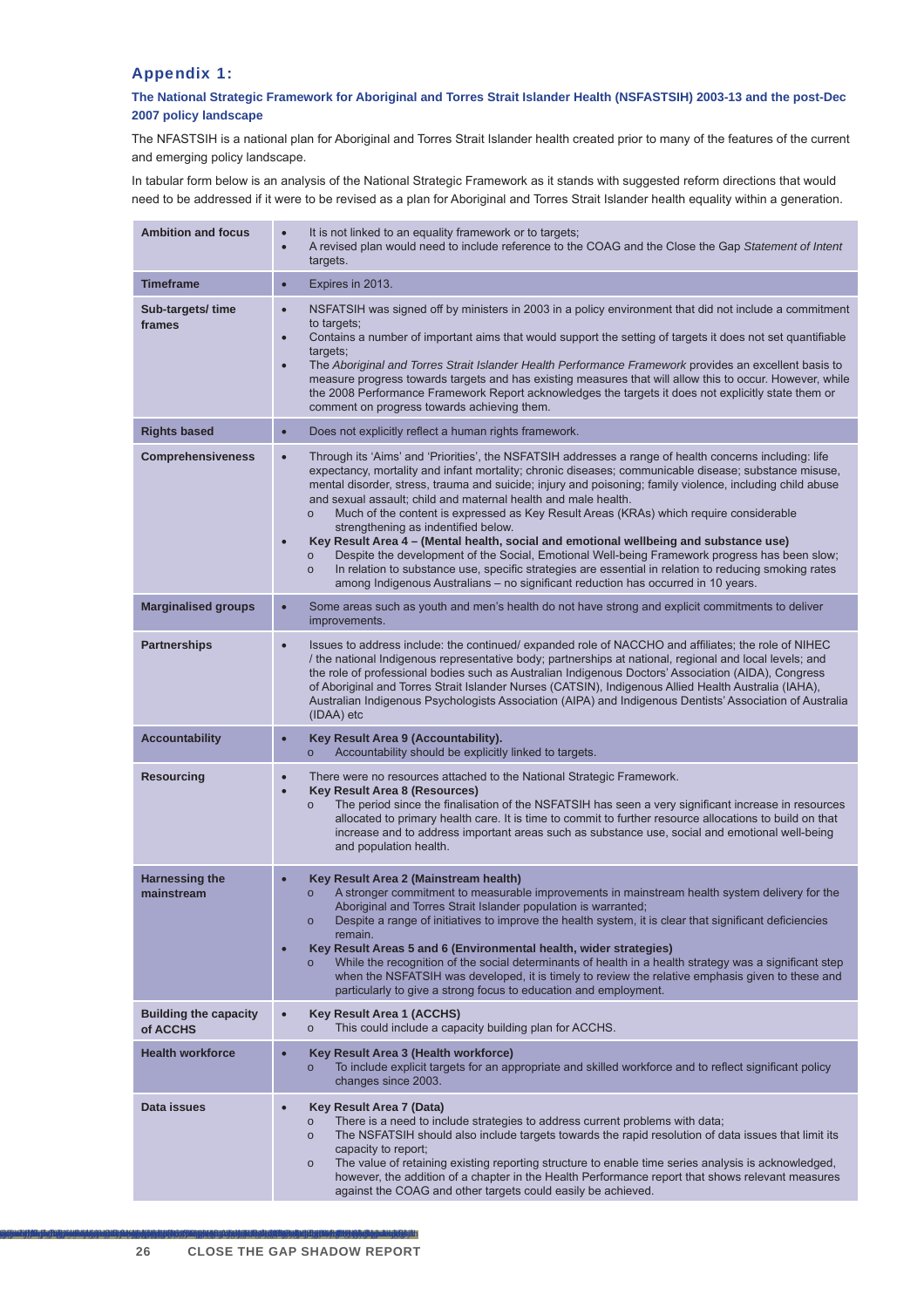#### Appendix 2:

#### **The National Indigenous Reform Agreement and the National Integrated Strategy for Closing the Gap – a national address to Indigenous disadvantage.**

The National Indigenous Reform Agreement (NIRA) is the framework for a national address to Indigenous disadvantage within a generation. The Integrated Strategy is 'organically' generated from the NIRA framework and represents a national plan to achieve Aboriginal and Torres Strait Islander health equality. It is associated with 7 building blocks: early childhood; schooling; health; economic participation; healthy homes; safe communities; and governance and leadership. It is attached to 7 Indigenous-specific National Partnership Agreements, and explicitly linked to over 20 mainstream National Partnership Agreements.

The Integrated Strategy as it stands does not provide the focus and specific direction to be considered a national plan for Aboriginal and Torres Strait Islander health equality within a generation. The tabular form below identifies the characteristics of such a plan against the Integrated Strategy:

| <b>Ambition and focus</b>                  | To consider the Integrated Strategy as a plan for health equality requires trust that health and life expecta-<br>$\bullet$<br>tion equality will emerge from the 'organic' developmental process of the Integrated Strategy.<br>With an ambitious 'in a generation (2030)' target for the achievement of life expectation equality in place,<br>$\bullet$<br>an equally ambitious, focused plan is needed to realise it.                                                                                                                                                                                                                                                                                                                                                                                                                                                |
|--------------------------------------------|--------------------------------------------------------------------------------------------------------------------------------------------------------------------------------------------------------------------------------------------------------------------------------------------------------------------------------------------------------------------------------------------------------------------------------------------------------------------------------------------------------------------------------------------------------------------------------------------------------------------------------------------------------------------------------------------------------------------------------------------------------------------------------------------------------------------------------------------------------------------------|
| Reach                                      | The current Integrated Strategy is linked to National Partnership Agreements that have a 4-6 year time-<br>$\bullet$<br>frame. A long-term timeframe is required to meet the generational targets.                                                                                                                                                                                                                                                                                                                                                                                                                                                                                                                                                                                                                                                                       |
| Sub-targets, time<br>frame                 | The current Integrated Strategy does not reflect full range of targets in current health policy. For example:<br>$\bullet$<br>Statement of Intent - 2018 health services / health infrastructure target.<br>$\circ$<br>No broader commitment to use sub-targets to support the main life expectation target as committed to in<br>$\circ$<br>the Statement of Intent.                                                                                                                                                                                                                                                                                                                                                                                                                                                                                                    |
| <b>Rights based</b>                        | The focus on equality and access issues is welcome but, particularly in relation to partnership, the Inte-<br>$\bullet$<br>grated Strategy does not explicitly acknowledge a human rights framework.                                                                                                                                                                                                                                                                                                                                                                                                                                                                                                                                                                                                                                                                     |
| Comprehensive-<br>ness                     | The following issues have a good start through the Integrated Strategy:<br>$\bullet$<br>Diet and Nutrition - National Remote Indigenous Food Security Strategy;<br>$\circ$<br>Chronic Disease / Tobacco, alcohol etc - National Partnership on Closing the Gap in Indigenous Health<br>$\circ$<br>Outcomes;<br>Maternal and child health - National Partnership for Indigenous Early Childhood;<br>$\circ$<br>Following issues are not directly addressed (for example):<br>$\bullet$<br>Mental health/social and emotional well-being issues;<br>$\circ$<br>Communicable disease - vaccines, sexual transmitted infections;<br>$\circ$<br>While an approach to education, employment and community governance through the building blocks<br>$\circ$<br>is welcome, there are many social determinants that remain unaccounted for, such as cultural determi-<br>nants. |
| <b>Marginalised</b><br>groups              | Men, prisoners, adolescents and youth (among others) are not effectively targeted.<br>$\bullet$                                                                                                                                                                                                                                                                                                                                                                                                                                                                                                                                                                                                                                                                                                                                                                          |
| Partnership                                | While the Integrated Strategy sets out directions for partnership arrangements, in the implementation of<br>$\bullet$<br>the National Partnership Agreement on Closing the Gap in Indigenous Health Outcomes this has been<br>limited to working with appointed advisory groups (i.e. NIHEC and the DOHA working groups for the NP's<br>implementation). This is inadequate from a human rights perspective;<br>The role of the national Indigenous representative body will need clarification.<br>$\bullet$                                                                                                                                                                                                                                                                                                                                                            |
| Implementation                             | Bilateral plans between Commonwealth and States/Territories for each National Partnership Agreement<br>$\bullet$<br>under NIRA.                                                                                                                                                                                                                                                                                                                                                                                                                                                                                                                                                                                                                                                                                                                                          |
| <b>Accountability</b>                      | Responsibility/ accountability is spread very thin;<br>$\bullet$<br>Role of a potential National Aboriginal and Torres Strait Islander Health Authority is not clear [as recom-<br>$\bullet$<br>mended by the NHHRC].                                                                                                                                                                                                                                                                                                                                                                                                                                                                                                                                                                                                                                                    |
| <b>Resourcing</b>                          | No overall investment or resourcing strategy;<br>$\bullet$<br>Does not address Medicare Benefits Schedule access.<br>$\bullet$                                                                                                                                                                                                                                                                                                                                                                                                                                                                                                                                                                                                                                                                                                                                           |
| <b>Harnessing the</b><br>mainstream        | This is an absolutely vital issue, particularly given the explicit linking of so many mainstream National Part-<br>$\bullet$<br>nerships to the Integrated Strategy but it is not addressed within the Integrated Strategy;<br>Historically, 'harnessing the mainstream' is an ongoing challenge in Aboriginal and Torres Strait Islander<br>$\bullet$<br>health;<br>A strategy for ensuring Indigenous Australians benefit from mainstream National Partnerships is neces-<br>$\bullet$<br>sary along the same lines as the National Urban and Regional Service Delivery Strategy for Indigenous<br>Australians ensures that urban and regional based Aboriginal and Torres Strait Islander populations benefit<br>from Indigenous specific National Partnerships.                                                                                                      |
| <b>Building the capac-</b><br>ity of ACCHS | There is no capacity building plan within the Integrated Strategy.<br>$\bullet$                                                                                                                                                                                                                                                                                                                                                                                                                                                                                                                                                                                                                                                                                                                                                                                          |
| <b>Health workforce</b>                    | In relation to the mainstream Health and Hospital Workforce Reform National Partnership it is particularly<br>$\bullet$<br>vital that Indigenous Australians are included in efforts, but not clear how this will occur.                                                                                                                                                                                                                                                                                                                                                                                                                                                                                                                                                                                                                                                 |
| Data issues                                | A \$46m data improvement package forms part of the NIRA and is a good start, however, its implementation<br>$\bullet$<br>will need to be clarified.                                                                                                                                                                                                                                                                                                                                                                                                                                                                                                                                                                                                                                                                                                                      |

a hay for the finite of the construction of the planned and programmed in the construction of the complete of the construction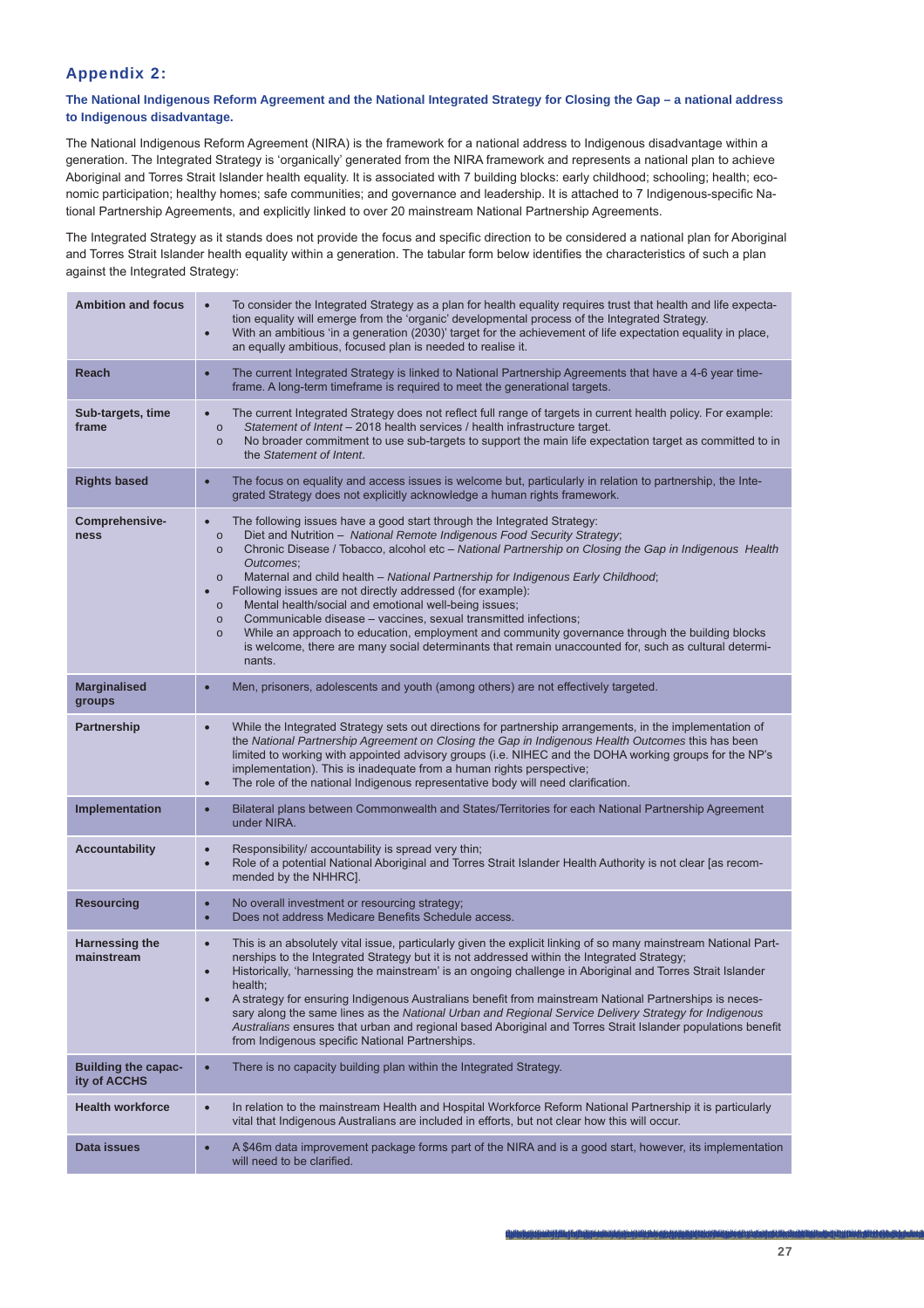#### Appendix 3:

#### **National Partnership Agreement on Closing the Gap on Indigenous Health Outcomes**

| <b>Implementation of NPA Indigenous Health Outcomes</b><br>(Commonwealth Chronic Disease Package)                                                                                                                             | Cost                     |
|-------------------------------------------------------------------------------------------------------------------------------------------------------------------------------------------------------------------------------|--------------------------|
| <b>Tackle Smoking</b>                                                                                                                                                                                                         | 161 million over 4 years |
| - National action to reduce Indigenous smoking rates                                                                                                                                                                          | 100.6 million            |
| - Local Indigenous community campaigns to promote better health                                                                                                                                                               | 22.7 million             |
| - Manage chronic conditions and adopt healthy lifestyle choices with 100 lifestyle workers trained<br>and education to 25,000 individuals and families                                                                        | 37.53 million            |
| Primary health care that delivers                                                                                                                                                                                             | 474 million over 4 years |
| - Improving access to Pharmaceutical Benefits Scheme medicines                                                                                                                                                                | 88.69 million            |
| - Improving chronic disease management in primary care by providing incentives and support for<br>accredited general practices and Indigenous health services to detect, treat and manage chronic<br>disease more effectively | 115 million              |
| - Increasing the uptake of Medicare Benefits Schedule funded primary care services by Aboriginal<br>and Torres Strait Islander people including adult health checks                                                           | 140 million              |
| - Support indigenous Australians to better manage chronic disease with 400 outreach workers<br>trained to provide activities to over 50,000 individuals                                                                       | 18.5 million             |
| - Improving chronic disease follow-up care by increasing access to affordable specialist, allied<br>health care and multi-disciplinary health care for Indigenous Australians with a chronic disease                          | 70.78 million            |
| - Monitor and evaluation                                                                                                                                                                                                      | 39.9 million             |
| Fixing the gaps and improving the patient journey                                                                                                                                                                             | 171 million over 4 years |
| - Build the Indigenous workforce and training initiatives with the expansion of nursing scholarships<br>working in AMS, 38 additional GP posts and expand the nursing placement program                                       | 17.74 million            |
| - Improve capacity of indigenous workforce to provide care for people living with chronic health<br>conditions                                                                                                                | 143 million              |
| - Generate interest to work in Indigenous health through marketing and recruitment campaign                                                                                                                                   | 7 million                |
| - Strategies to improve the cultural security of services and practice within mainstream clinical<br>practice                                                                                                                 | 3 million                |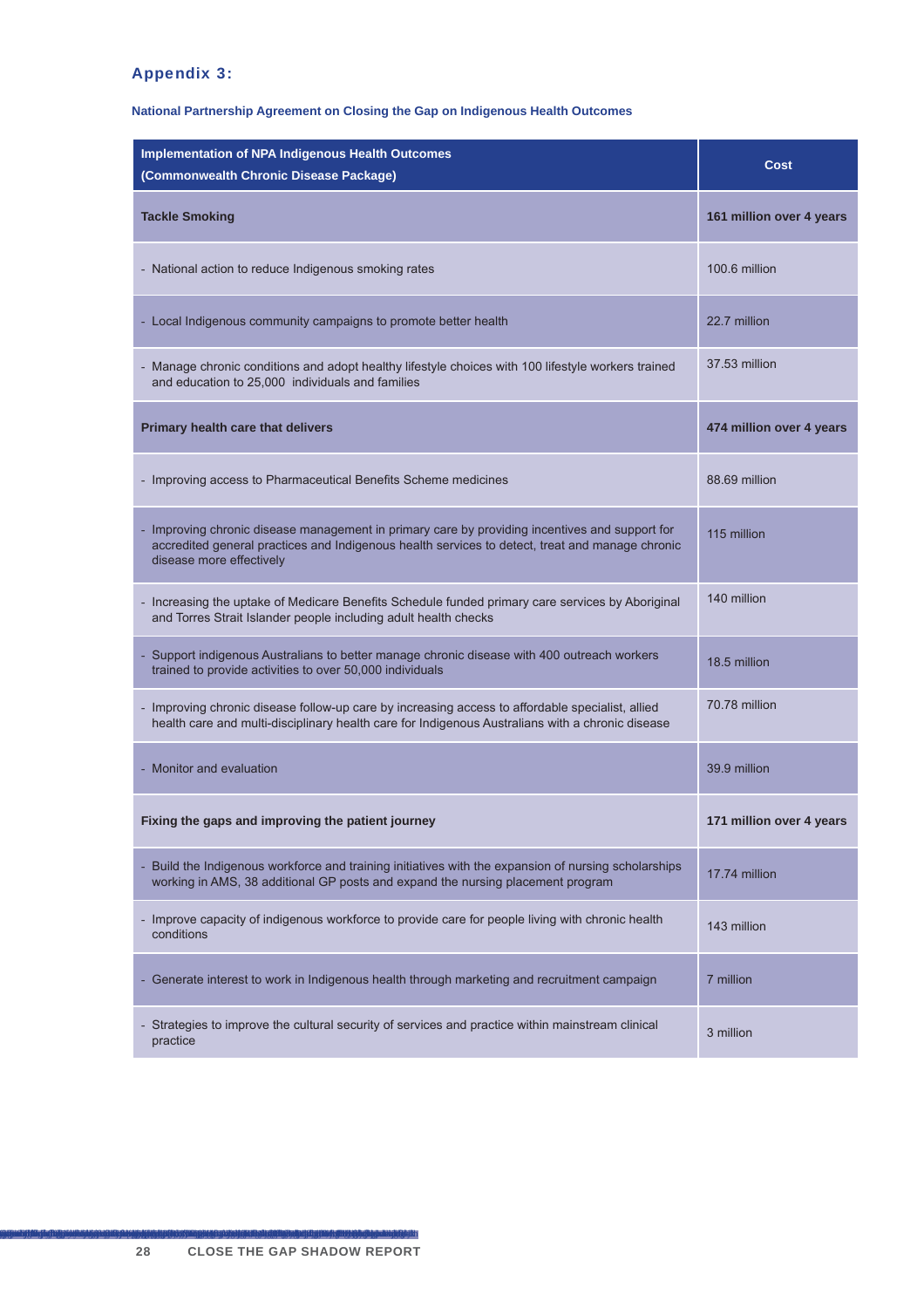#### ENDNOTES

- 1 A further non-exhaustive list of organisations who have publicly expressed support for the campaign includes: Aboriginal Medical Services Alliance Northern Territory; Amnesty International Australia; Australian Catholic Bishops' Social Justice Committee; Australian College of Rural and Remote Medicine; Australian Council of Social Services; Australian Council for International Development; Australian Institute of Health and Welfare; Australian Institute of Aboriginal and Torres Strait Islander Studies; Australian Nursing Federation; Australian Red Cross; Caritas Australia; Clinical Nurse Consultants Association of NSW; Diplomacy Training Program, University of New South Wales; Gnibi the College of Indigenous Australian Peoples, Southern Cross University; Human Rights Law Resource Centre; Ian Thorpe's Fountain for Youth; Indigenous Law Centre, University of New South Wales; Jumbunna, University of Technology Sydney; Make Indigenous Poverty History campaign; National Aboriginal and Torres Strait Islander Ecumenical Council; National Association of Community Legal Centres; National Children's and Youth Law Centre; National Rural Health Alliance; Public Health Association of Australia; Quaker Services Australia; Rural Doctors Association of Australia; Save the Children Australia; Sax Institute; Sisters of Mercy Aboriginal Network NSW; Sisters of Mercy Justice Network Asia Pacific; UNICEF Australia; and the Victorian Aboriginal Community Controlled Health Organisation.
- 2 Social Aboriginal and Torres Strait Islander Social Justice Commissioner, *Social Justice Report, 2005*, Australian Human Rights Commission, 2005. Available online at: http://www.hreoc.gov.au/social\_Justice /sjreport/sjreport05/index.html
- 3 *Social Justice Report, 2005*, op.cit.
- 4 *The core of this partnership for the future is the closing of the gap between Indigenous and non-Indigenous Australians on life expectancy, educational achievement and employment opportunities. This new partnership on closing the gap will set concrete targets for the future: within a decade to halve the widening gap in literacy, numeracy and employment outcomes*  and opportunities for Indigenous Australians, within a decade to halve the appalling gap in infant mortality rates between *Indigenous and non-Indigenous children and, within a generation, to close the equally appalling 17-year life gap between Indigenous and non-Indigenous in overall life expectancy.* Prime Minister Kevin Rudd, Apology to Australia's Indigenous Peoples, 13 February 2008.
- 5 Along with the Minister for Health and Ageing and the Minister for Families, Housing, Community Services and Indigenous Affairs representing the Government, and the Opposition Leader.
- 6 *Close the Gap Statement of Intent* (signed at the Indigenous Health Equality Summit, Canberra, 20 March 2008). Available online at: www.humanrights.gov.au/social\_justice/health/statement\_intent.html
- 7 Prime Minister, 'Annual Prime Ministerial Statement on Closing the Gap' (Media release, 5 April 2009). Available online at: http://www.pm.gov.au/node/5866
- 8 Note that these are partnerships between Australian governments and do not include partnership arrangements with Aboriginal and Torres Strait Islander peoples.
- 9 *National Partnership Agreement for Indigenous Early Childhood, National Partnership Agreement on Closing the Gap in Indigenous Health Outcomes, National Partnership Agreement on Indigenous Economic Participation, National Indigenous Education Plan*, and the *National Partnership Agreement on Remote Service Delivery.*
- 10 *National Partnership Agreement for Remote Indigenous Housing*.
- 11 Based on synergies between the three reform processes the main proposals relevant to such a development are for:
	- The adoption of targets such as the 'Healthy Australia 2020 Goals' (tobacco use, alcohol use, obesity) and the National Access Targets proposed by the NHHRC Shift from hospital based health to comprehensive primary health care (PHC) and preventative health strategies and programs;
	- The creation of a Preventative Health Agency;
	- Increased use of targets ('2020 Healthy Australia' targets, and the 'Health Access Targets');
	- The creation of a National Aboriginal and Torres Strait Islander Health Authority;
	- Greater emphasis on partnerships and consumer empowerment;
	- Regional basis for PHC services planning and delivery;
	- An Indigenous health workforce strategy; and
	- Strengthening the role of Aboriginal Community Controlled Health Services.
- 12 Close the Gap Steering Committee presentation to the Minister of Indigenous Health, Minister of Indigenous Health, Rural and Regional Health and Regional Services Delivery, Hon Warren Snowdon. 5 November 2009.
- 13 Special Rapporteur on the right of everyone to the enjoyment of the highest attainable standard of physical and mental health, *Preliminary Observations and Recommendations*, Canberra 4th December 2009.
- 14 Interview with peak non-Indigenous health organisation, 2 November 2009.
- 15 Interview with peak non-Indigenous health organisation, 2 November 2009.
- 16 Interview with peak Indigenous health organisation, 4 December 2009; interview with Aboriginal Community Controlled Health Sector organisation, 17 November 2009; 10 December 2009.
- 17 Interview with peak Indigenous health organisation, 4 December 2009.
- 18 Interview with peak Indigenous health organisation, 17 November 2009.
- 19 Australian Medical Association, *Australian Medical Association report card series 2007: Aboriginal and Torres Strait Islander Health*. Australian Medical Association, 2007. Available online at: http://www.ama.com.au/node/3229
- 20 National Health and Hospital Reform Commission, *A Healthier Future For All Australians Interim Report. Commonwealth of Australia,* 2009.
- 21 *Australian Medical Association report card series 2007: Aboriginal and Torres Strait Islander Health 2007,* op.cit.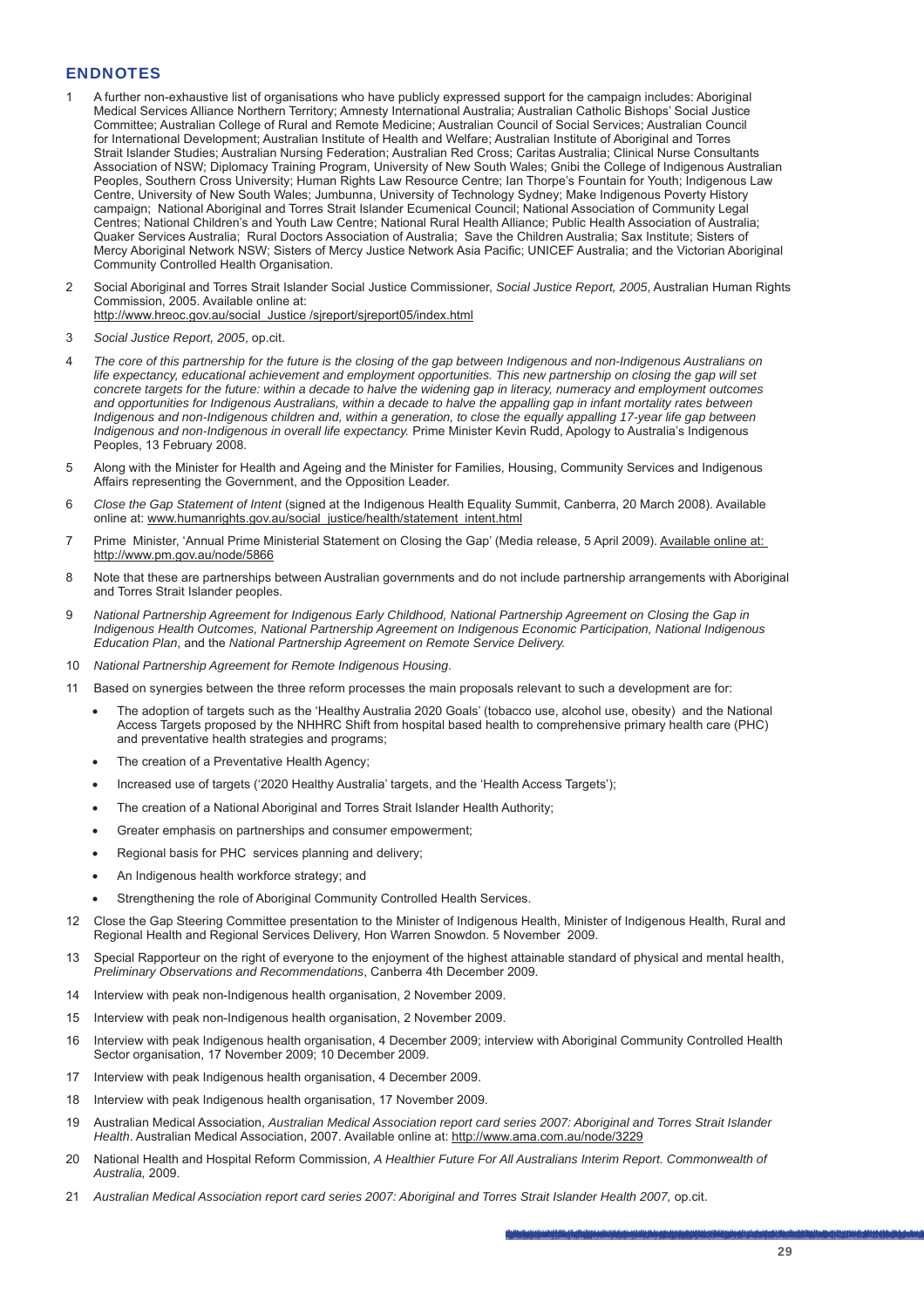- 22 *Aboriginal and Torres Strait Islander Health Performance Framework 2008 report*. Australian Institute of Health and Welfare, 2008.
- 23 Australian Bureau of Statistics and Australian Institute of Health and Welfare, *The health and welfare of Australia's Aboriginal and Torres Strait Islander peoples*. Australian Bureau of Statistics and Australian Institute of Health and Welfare, 2008.
- 24 Anderson, I; Ewen, S; and Knoche, D. Indigenous workforce development: current status and future directions. *Medical J*o*urnal of Australia*, 190:10, 2009.
- 25 Cultural safety can be defined as an environment that is safe for people: where there is no assault, challenge or denial of their identity, of who they are and what they need. It is about shared respect*,* shared meaning, shared knowledge and experience, of learning, living and working together with dignity and truly listening. Robyn Williams, n.d. *Cultural Safety - What does it mean for our work practice?*
- 26 See Appendix 3 for a table summary of the Chronic Disease Package.
- 27 Couzos, S; and Thiele, D. The new "Indigenous health" incentive payment: issues and challenges *Medical Journal of Australia*, Rapid Online Publication. 7 December, 2009.
- 28 Australian Medical Association*, Australian Medical Association report card series 2009: Aboriginal and Torres Strait Islander Health,* The health of Indigenous males, capacity building, securing the future. Australian Medical Association, 2009, Available online at: http://www.ama.com.au/node/5114
- 29 *Australian Medical Association report card series 2007: Aboriginal and Torres Strait Islander Health*, op. cit.
- 30 National Aboriginal and Torres Strait Islander Health Council, *A blueprint for action: Pathways into the health workforce for Aboriginal and Torres Strait Islander people*. Commonwealth of Australia, 2008.
- 31 Commonwealth of Australia, *Proof Committee Hansard Senate. Community Affairs Legislation Committee Estimates*. 23 October, 2009.
- 32 Interview with national civil society organisation, 24 November 2009.
- 33 Interview with Aboriginal Community Control Health Sector organisation, 17 November 2009.
- 34 Interview with peak non-Indigenous health organisation, 2 November 2009; Interview with Aboriginal Community Control Health Sector organisation, 17 November, 2009; Interview with National Indigenous Rights organisation, 11 November 2009.
- 35 Interview with Aboriginal Community Control Health Sector organisation, 17 November 2009.
- 36 Interview with peak non-Indigenous health organisation, 2 November 2009.
- 37 Interview with national civil society organisation, 24 November 2009.
- 38 Northern Territory Aboriginal Health Forum, *Pathways to Community Control: an Agenda to further promote Aboriginal community control in the provision of Primary Health Care Services*, 2009.
- 39 *Preliminary Observations and Recommendations,* op.cit.
- 40 Interview with peak Indigenous health organisation 14 October 2009, 13 November 2009, and 17 November 2009; Interview with Aboriginal Community Health Control Sector organisation, 17 November 2009; Interview with Aboriginal Community Control Health organisation, 16 October 2009 and 17 November 2009.
- 41 Interview with peak Indigenous health organisations, 14 October 2009, 13 November 2009 and 17 November 2009; Interview with Aboriginal Community Control Health Sector organisation, 17 November 2009 and 16 October 2009
- 42 Interview with Aboriginal Community Health Control Sector organisation, 17 November 2009.
- 43 Interview with Aboriginal Community Control Health Sector organisation, 17 November 2009.
- 44 Interview with Aboriginal Community Control Health Sector organisation, 1 December 2009.
- 45 The proposal for a national Indigenous education action plan outlines activities that will be undertaken at the national, state and local level to close the gap between the educational outcomes of Indigenous and non-Indigenous students. It focuses on action across six areas that evidence shows will have the most impact on closing the gap: Readiness for school; Engagement and connections; Attendance; Literacy and numeracy; Leadership, quality teaching and workforce development; and pathways to real post-school options.
- 46 Interview with non-Indigenous heath organisation, 1 December 2009 and 24 November 2009.
- 47 Interview with peak Indigenous health organisation, 13 November 2009.
- 48 Interview with Aboriginal Community Control Health Sector organisation, 17 November 2009 and 1 December 2009.
- 49 COAG is directing its Close the Gap efforts across seven building blocks which include: early childhood; schooling; health; economic participation; healthy homes; safe communities; and governance; and leadership.
- 50 The Closing the Gap Clearinghouse is a COAG initive launched in October 2009 to provide a central source of research and information on work to Close the Gap on Indigenous disadvantage. Clearinghouse resources focus on topics related to COAG 'building blocks'.
- 51 Interview with peak non-Indigenous health organisation, 18 November 2009.
- 52 Interview with Aboriginal Community Control Health Sector organisation, 17 November 2009.
- 53 ibid.
- 54 Interview with peak non-Indigenous health organisation, 18 November 2009.
- 55 Interview with Aboriginal Community Control Health Sector organisation, 17 November 2009.
- 56 The *Collaboration Agreement* follows an *Agreement of Collaboration* between Committee of Deans of Australian Medical Schools (CDAMS) and AIDA, signed in 2005.